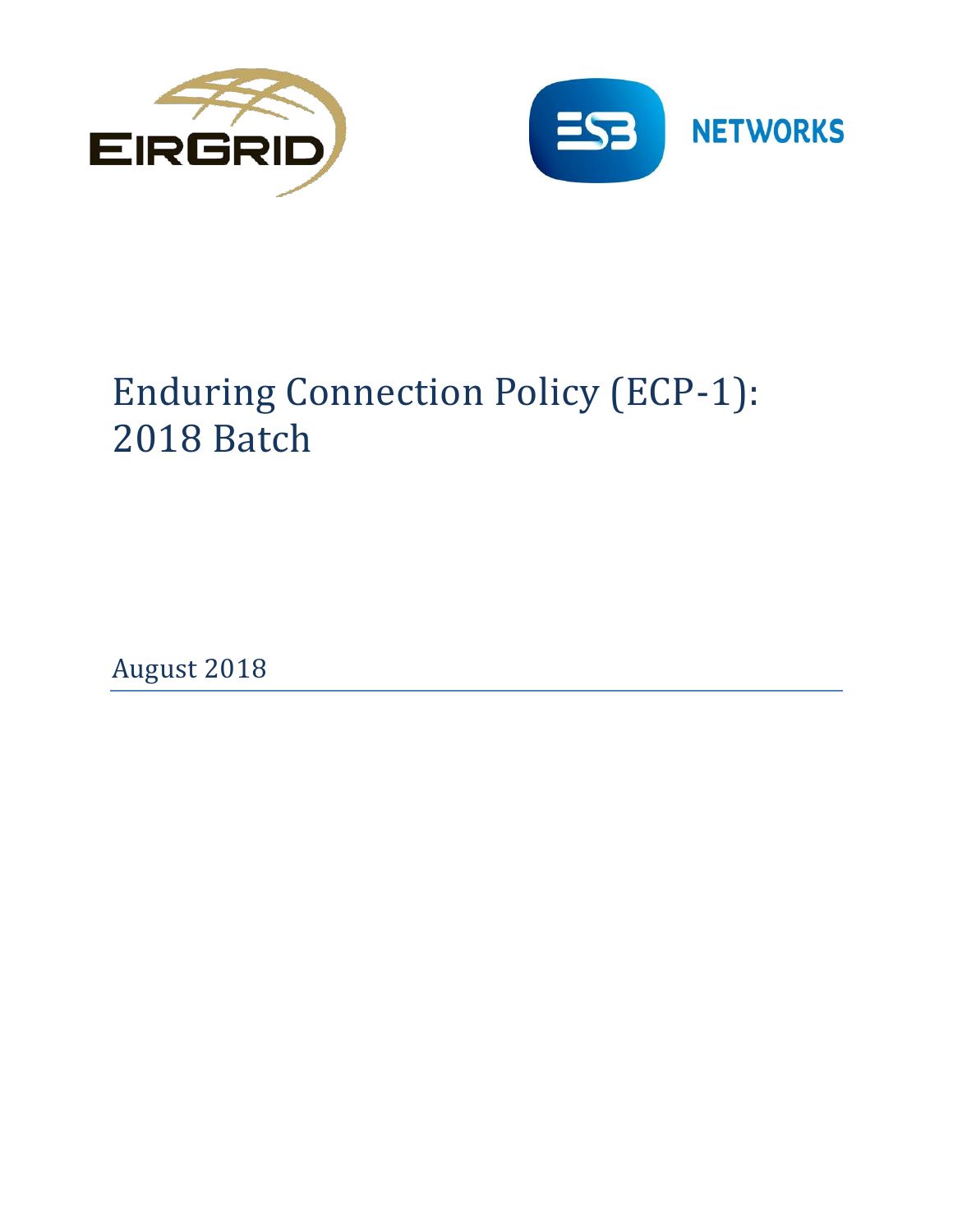#### **Disclaimer**

All information provided is for information purposes only and does not constitute a legal contract between either System Operator and any person or entity unless otherwise specified. Prior to taking business decisions, interested parties should not rely on the data set out in this information paper as a substitute for obtaining separate and independent advise to the matters covered by this document. Information in this document does not amount to a recommendation or advice in respect of any possible investment. The use of information contained within this document for any form of decision making is done so at the user's own risk.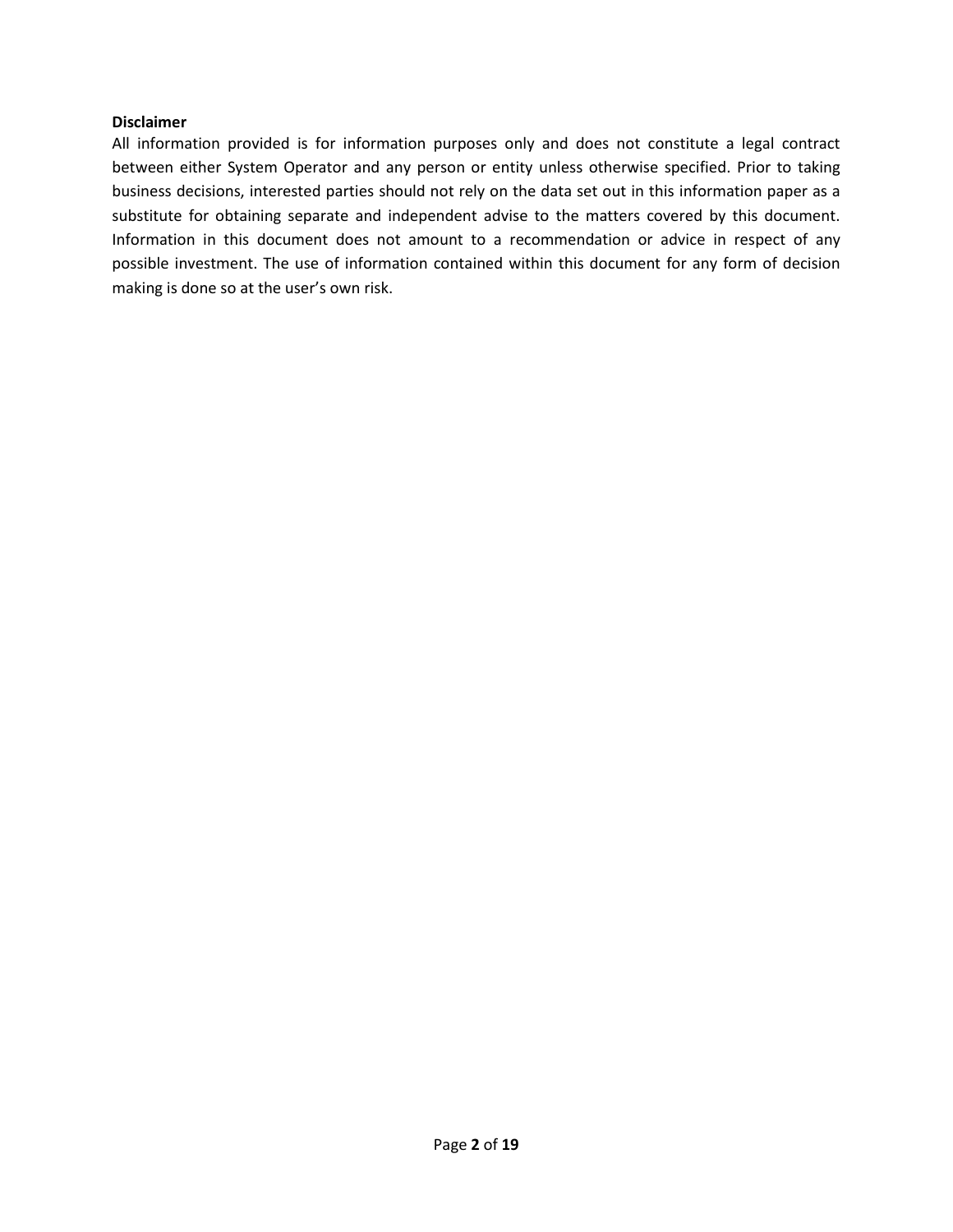## **Executive Summary**

Enduring Connection Policy  $-1$  (ECP-1) is a new system for issuing connection offers for new generation and storage capacity. This replaces the older systems of "Gates" and "non-GPA". This report contains the final list of applicants that meet the criteria to be processed as part of the 2018 batch following the closure of the applications window on 28 May 2018 and the capacity relocation window of the 29 June 2018. Capacity relocation requests that were received as part of the CRU's decision<sup>1</sup> and the non-GPA applicants that opted to 'fold in' to the batch have also been listed below. This is summarised per table below:

|                               | <b>DSO</b>     | <b>TSO</b>     | <b>Total Applications</b> | Total MEC (MW) <sup>2</sup> |
|-------------------------------|----------------|----------------|---------------------------|-----------------------------|
| DS <sub>3</sub>               |                |                |                           |                             |
| Battery                       | 10             | $\overline{7}$ | 17                        | 351                         |
| Hybrid                        |                | $\mathbf{1}$   | $\mathbf 1$               | 20                          |
| Non-DS3                       |                |                |                           |                             |
| <b>Biomass</b>                | $\mathbf{1}$   |                | $\mathbf{1}$              | $\overline{2}$              |
| <b>CCGT</b>                   |                | $\overline{2}$ | $\overline{2}$            | 33                          |
| <b>CHP</b>                    | $\overline{2}$ |                | $\overline{2}$            | 9                           |
| Gas                           | $\mathbf{1}$   |                | $\mathbf{1}$              | 2                           |
| Solar                         | 40             |                | 40                        | 252                         |
| Wind                          | 18             | 3              | 21                        | 294                         |
| <b>Total new applications</b> |                |                |                           | 963MW                       |
|                               |                |                |                           |                             |
| Non-GPA fold in               |                |                |                           |                             |
| Solar                         | 9              | 11             | 20                        | 842                         |
| Wind                          | $\overline{1}$ |                | $\mathbf{1}$              | $\mathbf{1}$                |
|                               |                |                |                           | 843MW                       |
| <b>Relocations</b>            |                |                |                           |                             |
| Solar                         | 25             |                | 25                        | 156                         |
| Wind                          | 6              | 3              | 9                         | 280                         |
|                               |                |                |                           | 436MW                       |
|                               | 113            | 27             | 140                       |                             |

#### **Selecting DS3 Applicants**

- The DS3 Prioritisation Criteria (CRU/18/060) was used to finalise 371MW of DS3 applications
- $\triangleright$  This 371MW of DS3 projects have planning permission therefore only DS3 applicants with valid planning permission are included

 1 ECP-1 Ruleset (CRU/18/059), ECP-1 Capacity Relocation clarification note (CRU/18/094)

<sup>&</sup>lt;sup>2</sup> Numbers rounded to next whole MW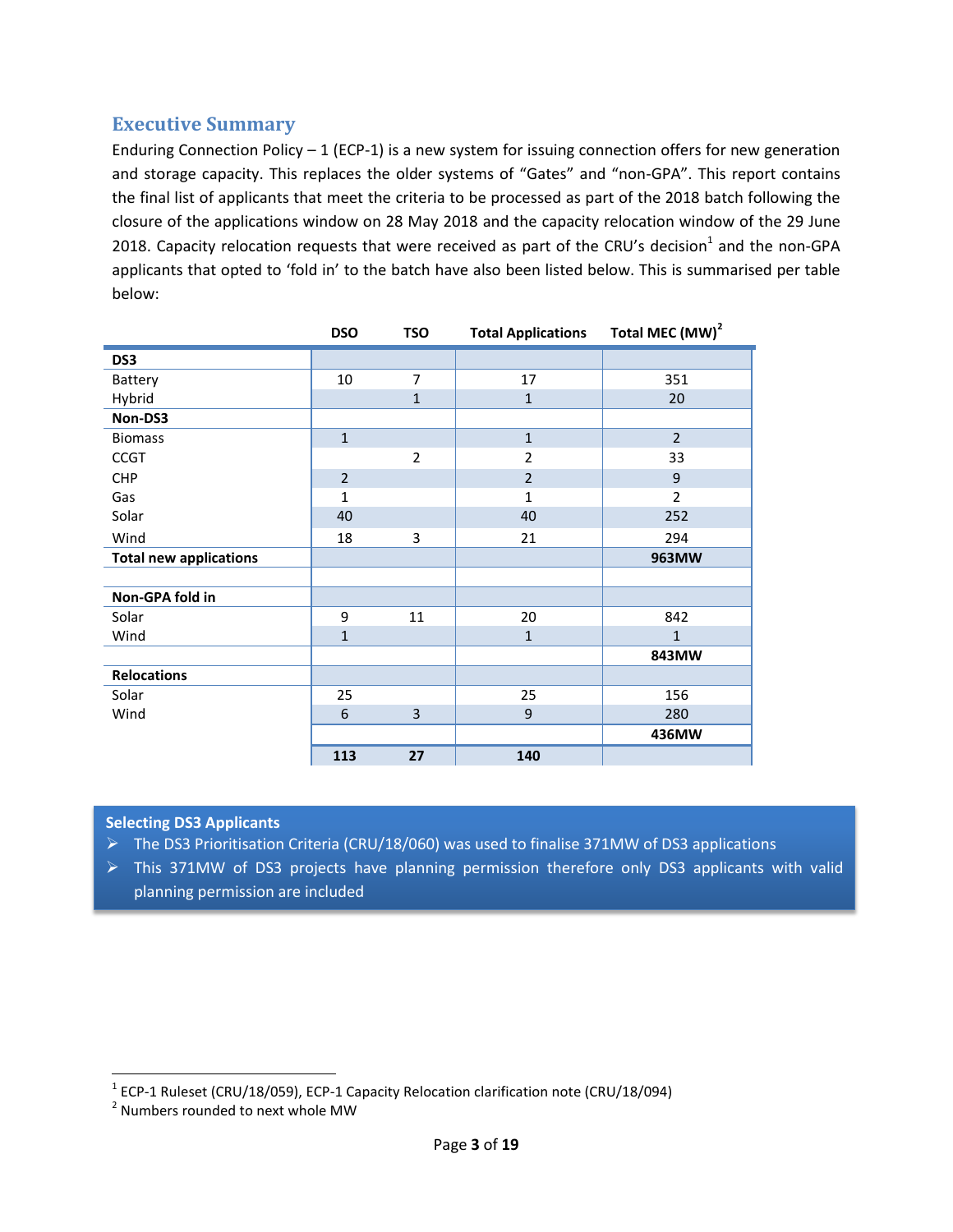#### **Selecting Non-DS3 Projects**

- $\triangleright$  Projects with valid planning permission have been prioritised by date of expiry of planning permission
- $\triangleright$  Projects that have already had their planning permission extended must have 2 years remaining i.e. no earlier than 28/05/2020
- $\triangleright$  Projects that have not already had their planning permission extended must have 1 year remaining i.e. no earlier than 28/05/2019
- $\triangleright$  Where projects are planning exempt, a date of one year post the closing date for applications was assigned by the SOs as a planning expiry date for the purpose of prioritisation
- $\triangleright$  The date of expiry of planning permission of the last project to fall within the threshold was in Q3 2023. Any non DS3 project with an expiry of planning permission after this date has not been successful in being included within the 2018 batch

## **ECP-1 Ruleset<sup>3</sup>**

When assessing the scale of the applications that were received the SOs were cognisant of the principles of ECP-1 and conscious that the CRU's intention for ECP-1 is for it to lay "the foundations for future, more regular batches for connection". Also, the CRU has stated that "the priority should be to have a manageable batch size which can help connect a significant volume of generation in reasonable timeframe and allow for a further batch in the foreseeable future". The SOs agreed that ECP-1 is a first step in a fully Enduring Connection Policy and the 2018 batch size should not impede facilitating smaller, more frequent batches in the future supporting evolving key CRU objectives. The CRU has instructed the SOs to proceed on this basis and so the 2018 batch size has been set accordingly. Due to specific sizes of the applications received the DS3 allocation has been finalised at 371MW as the next DS3 application would exceed the 400MW threshold set by the CRU. Due to specific sizes of the applications received the non-DS3 allocation has been finalised at 592MW bringing the total new capacity in the 2018 batch to 963MW, as the next non-DS3 application would significantly exceed the 1,000MW threshold for new capacity as set by the CRU. The 2018 batch results have been confirmed by the CRU as being consistent with the ECP-1 decision.

# **2018 Batch Applications**

#### *New Applications:*

The new applications received for the 2018 batch are summarised in table 1 below. Applications that are eligible for processing as part of the 2018 batch of ECP-1 are listed in appendix 1.

#### **Table 1: New Applications Summary**

l

<sup>&</sup>lt;sup>3</sup> Detailed ruleset on the CRU website: <u>https://www.cru.ie/wp-content/uploads/2017/04/CRU18059-Annex-I-ECP-</u> [1-Ruleset.pdf](https://www.cru.ie/wp-content/uploads/2017/04/CRU18059-Annex-I-ECP-1-Ruleset.pdf)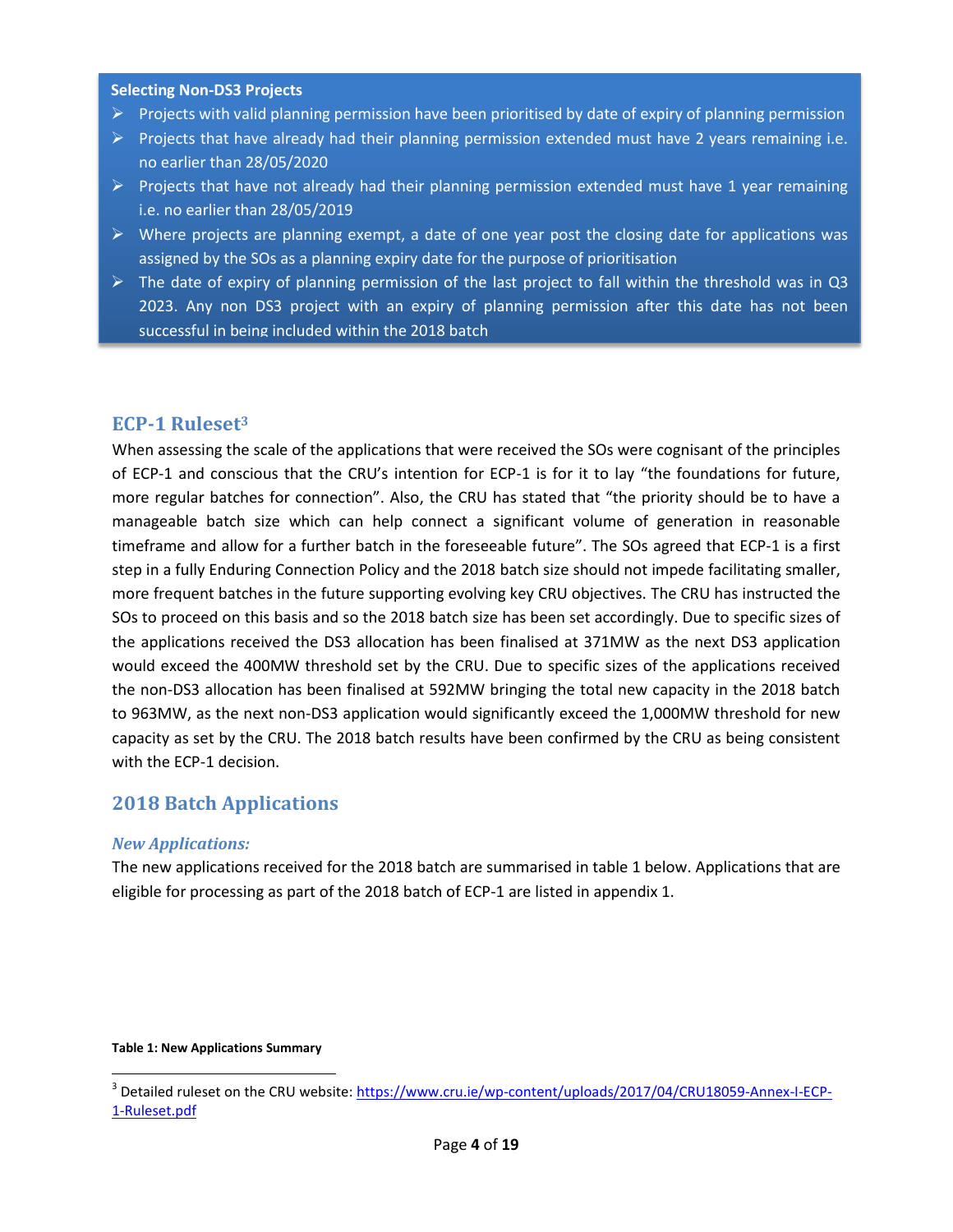|                              |                | <b>DSO</b>   | <b>TSO</b> |                |  |
|------------------------------|----------------|--------------|------------|----------------|--|
| <b>Tech Type</b>             | <b>MW</b>      | # Apps       | <b>MW</b>  | # Apps         |  |
| <b>Battery</b>               | 588            | 34           | 1478       | 30             |  |
| <b>Biomass</b>               | $\overline{2}$ | $\mathbf{1}$ |            |                |  |
| <b>CHP</b>                   | 9              | 2            | 490        | $\mathbf{1}$   |  |
| Gas                          | $\overline{2}$ | $\mathbf{1}$ |            |                |  |
| Solar                        | 552            | 78           |            |                |  |
| <b>Onshore Wind</b>          | 255            | 25           | 293        | 8              |  |
| <b>CCGT</b>                  |                |              | 33         | $\overline{2}$ |  |
| <b>Hybrid</b>                |                |              | 20         | $\mathbf{1}$   |  |
| <b>OCGT</b>                  |                |              | 100        | $\mathbf{1}$   |  |
| <b>Reciprocating Engines</b> |                |              | 50         | $\mathbf{1}$   |  |
| <b>Offshore Wind</b>         |                |              | 1247       | 6              |  |
|                              | 1408           | 141          | 3711       | 50             |  |

Over 2,100MW was received from applicants looking to be prioritised as a DS3 applicant. In assessing these applications against the DS3 criteria, the SOs found that all applicants received could provide the same level of service when it came to working through the prioritisation criteria as set out in CRU/18/060. The first way in which applications could be differentiated from one another was Level 1 Prioritisation (d): Planning Permission. There are consequently 18 applications totalling 371MW included in the 2018 batch as DS3 prioritised applications as the next application in planning priority would have materially exceeded the 400MW threshold.

Applications received that did not request DS3 prioritisation were assessed in the order of the planning permission expiry date. The SOs received approx. 3,200MW of these applications. The received complete date of the connection application was used to distinguish between these applications that had an expiry date in the same quarter. The quarter of expiry of planning permission of the last project to fall within the threshold was Q3 2023. Any project with a planning permission expiry date falling after this quarter was not successful in being eligible for this batch. There are 67 applications totalling 592MW eligible to be included in the 2018 batch as non-DS3 applications.

#### *2018 Batch Fold-in Applications*

As part of the CRU's ECP final decision the CRU directed the SOs to extend the opportunity to "fold in" to the 2018 batch to non-GPA applicants that had a live or in-process offer. The SOs will process 21 applications (843MW) that have taken up this offer. These applications will now be processed alongside the applicants that are included in the 2018 batch.

#### *2018 Batch – Capacity Relocations*

The CRU issued a clarification note on 25 May '18 which extended the three-month 'grace period' for projects to relocate capacity to projects with a live or in process offer. The window for applications for capacity relocations closed on 29 June 2018. There are 34 applications deemed acceptable for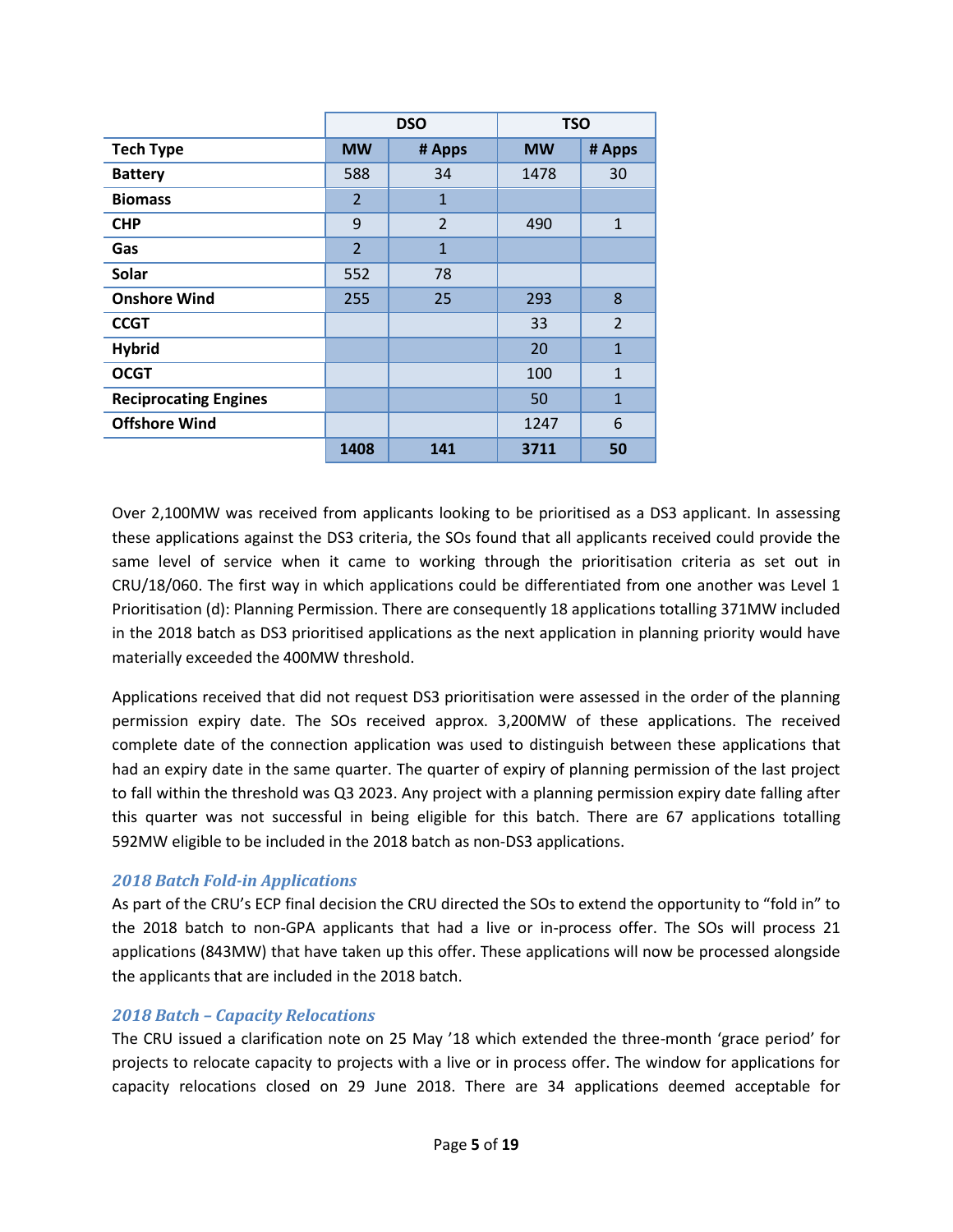processing. These applications relate to an existing 436MW that was already contracted, live or in process so it is not considered to be 'new capacity' for the batch. However the revised offers will be processed as part of the batch. In addition, some of these applications are also requested a change in generation type consistent with the COPP rules, amended by ECP-1 decision.

# **Next steps**

The SOs will now proceed to issue invoices to the relevant applicants that are eligible for processing within this batch for the balance of application fees. Applicants will have 1 month to pay the balance of fees as per the CRU timeline for this batch. Once fees have been provided the SOs will assign these applicants into nodes and begin scheduling connection offer dates.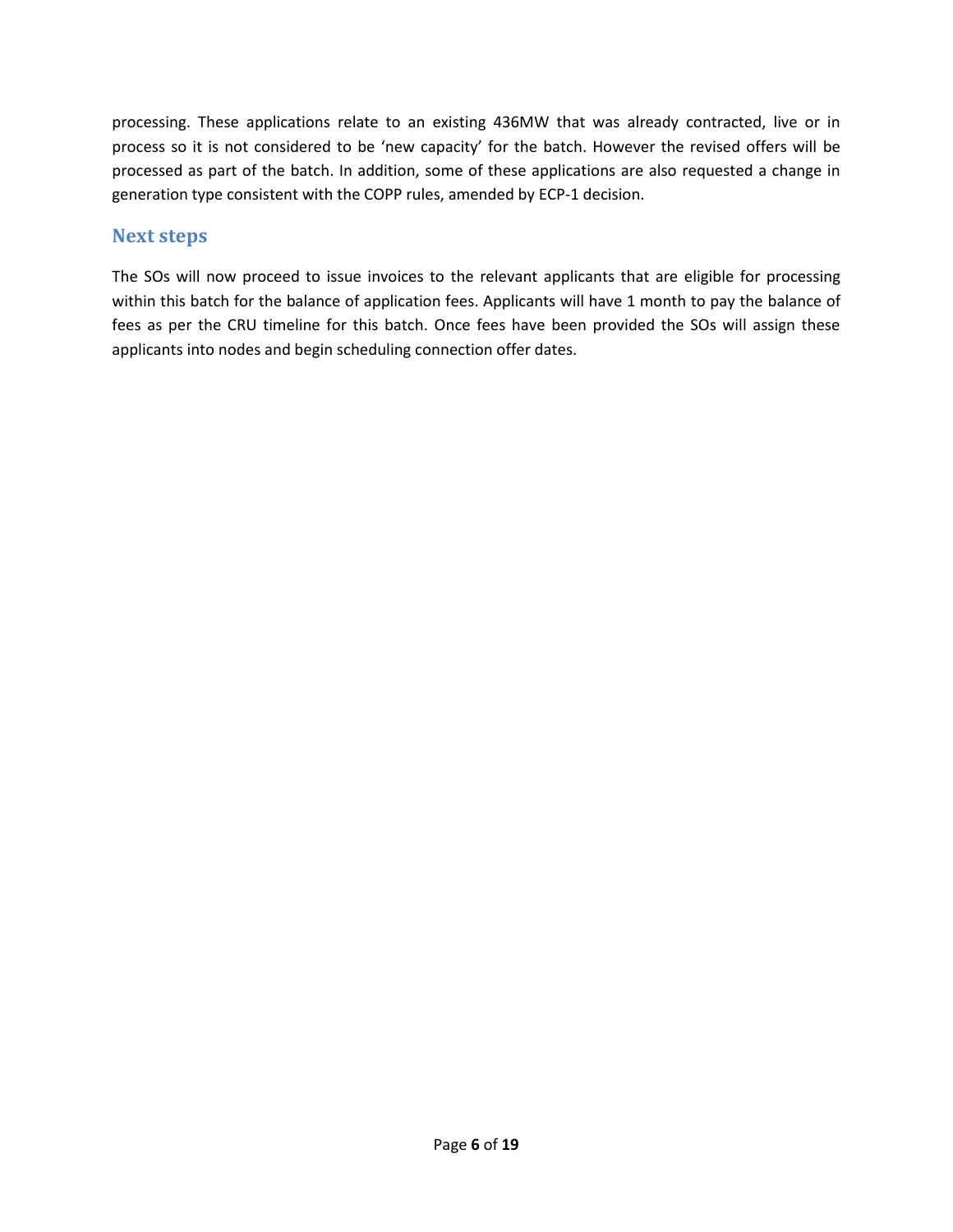# **Appendix 1: ECP-1 2018 batch eligible applications**

**DS3 Applications (18 Applications totalling 371MW)**

| <b>Received</b><br><b>Complete Date</b> | <b>Name of Facility</b>                                    | <b>Applicant (legal entity)</b>              | <b>County</b>                                           | <b>Tech</b><br><b>Type</b> | <b>MEC</b><br>(MW) | <b>Planning</b><br>authority ref | <b>Expiry Quarter</b><br>of planning |
|-----------------------------------------|------------------------------------------------------------|----------------------------------------------|---------------------------------------------------------|----------------------------|--------------------|----------------------------------|--------------------------------------|
| 21/05/2018                              | Rhode 20MW ESS                                             | Schwungrad Energie Ltd                       | Offaly<br>E252351 N234555                               | <b>Hybrid</b>              | 20                 | PL2/14/137                       | Q3 2019                              |
| 19/10/2016                              | <b>Gardnershill FGS</b>                                    | Flexilis Power Ltd.                          | <b>Dublin</b><br>E319959 N262765                        | <b>Battery</b>             | 8.5                | <b>FISA/0288</b>                 | Q1 2021                              |
| 25/05/2018                              | <b>Gorey Battery Energy</b><br><b>Storage</b>              | RES Storage Ireland Ltd.                     | Wexford<br>E316967 N156700                              | <b>Battery</b>             | 9                  | 2016/1217                        | Q4 2021                              |
| 28/05/2018                              | <b>Clonminam Energy</b><br><b>Storage Facility</b>         | <b>Highfield Storage</b><br>Limited          | Laois<br>E245439 N197304                                | <b>Battery</b>             | 10                 | 16/199                           | Q2 2022                              |
| 25/05/2018                              | <b>Moatstown Battery</b><br><b>Energy Storage</b>          | RES Storage Ireland Ltd.                     | Kildare<br>8<br><b>Battery</b><br>E265462 N196140       |                            | 2016/1007          | Q2 2022                          |                                      |
| 25/05/2018                              | <b>Avonbeg BESS</b>                                        | RES Storage Ireland Ltd.                     | Wexford<br>E300502 N143990                              | <b>Battery</b>             | 16                 | 2017/1680                        | Q1 2023                              |
| 26/05/2018                              | <b>Knocknagoum Battery</b><br>Storage                      | <b>Res Storage Ireland</b><br>Limited        | <b>Kerry</b><br>E94760 N117865                          | <b>Battery</b>             | 8                  | PL17/1295                        | Q2 2023                              |
| 30/09/2016                              | <b>Gorman Energy Storage</b><br><b>Station</b>             | <b>RES Storage Ireland</b><br>Limited        | Meath<br>E690004 N773014                                | <b>Battery</b>             | 30                 | LB/171475                        | Q2 2023                              |
| 19/09/2017                              | Lisdrumdoagh Energy<br><b>Storage Facility</b>             | <b>Highfield Storage</b><br>Limited          | Monaghan<br>E670976 N833360                             | <b>Battery</b>             | 60                 | 18/5                             | Q2 2023                              |
| 25/05/2018                              | <b>Gorman Energy Storage</b><br><b>Station - Extension</b> | RES Storage Ireland Ltd.                     | Meath<br>E690004 N773014                                | <b>Battery</b>             | 20                 | LB/171475                        | Q2 2023                              |
| 28/05/2018                              | <b>Ardagh South Energy</b><br><b>Storage Facility</b>      | <b>Highfield Storage</b><br>Limited          | 33<br><b>Meath E283542</b><br><b>Battery</b><br>N294337 |                            | KA180156           | Q2 2023                          |                                      |
| 28/06/2017                              | Shranakilla Energy Park                                    | <b>ESB SOLAR (IRELAND)</b><br><b>LIMITED</b> | Mayo<br>E97038 N320290                                  | <b>Battery</b>             | 3                  | P18/190 (Co.<br>Mayo)            | Q2 2023                              |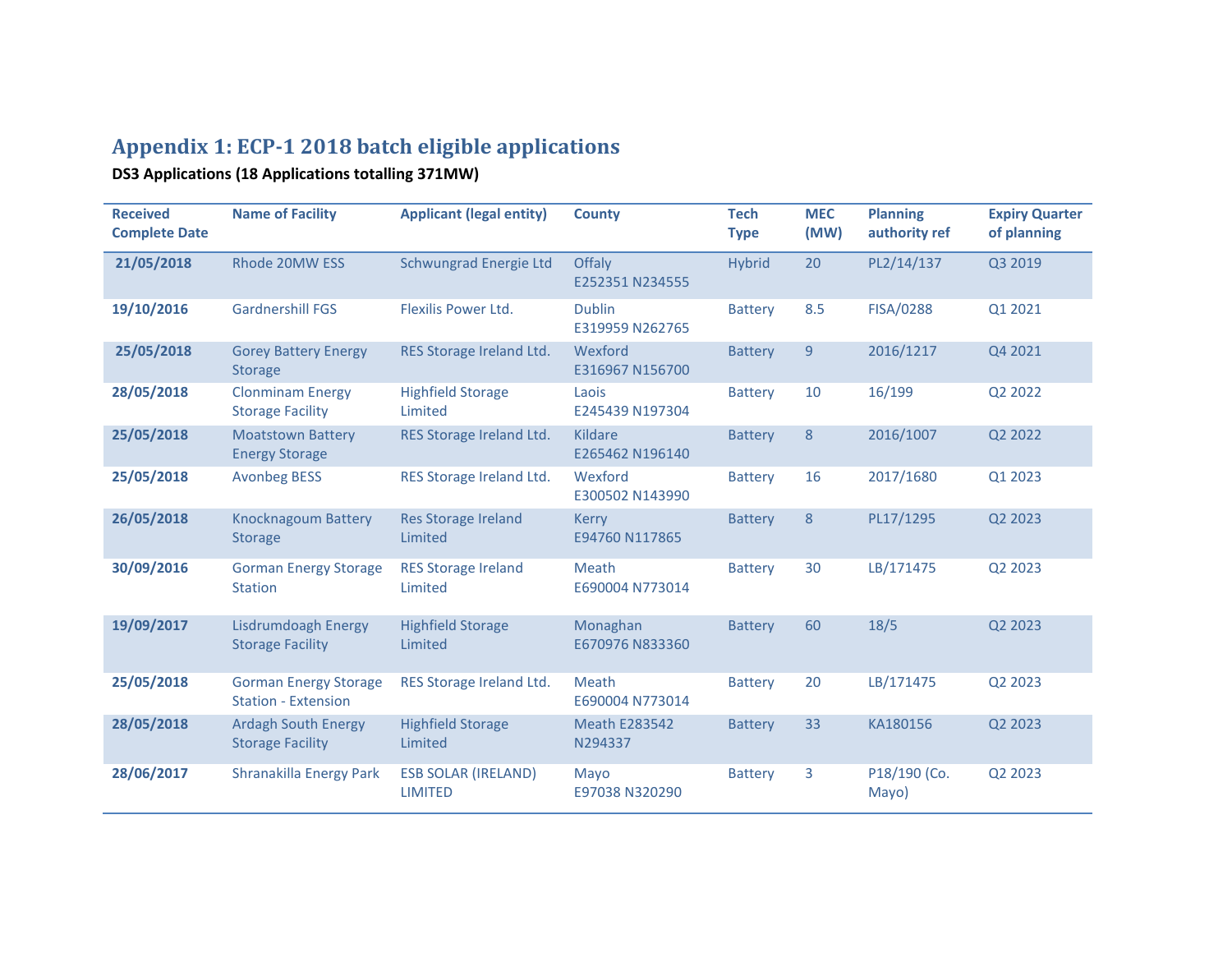| 24/05/2018 | <b>MCB Battery Storage</b>                           | <b>PWWP Developments</b><br>Ltd.              | Mayo<br>E538433 N777600         | <b>Battery</b> | 12   | P18/241      | Q3 2023 |
|------------|------------------------------------------------------|-----------------------------------------------|---------------------------------|----------------|------|--------------|---------|
| 25/05/2018 | Glencloosagh - Phase 3                               | <b>Glencloosagh Energy</b><br>Limited         | <b>Kerry</b><br>E105547 N148669 | <b>Battery</b> | 30   | KY 13/138    | Q4 2023 |
| 27/04/2018 | Porterstown Battery<br><b>Storage Facility</b>       | <b>Grid System Services</b><br>Limited        | Kildare<br>E297365 N222643      | <b>Battery</b> | 30   | 18247        | Q4 2023 |
| 27/04/2018 | <b>Kilmannock Battery</b><br><b>Storage Facility</b> | <b>Grid System Services</b><br>Limited        | Wexford<br>E269205 N115080      | <b>Battery</b> | 30   | 20180506     | Q4 2023 |
| 28/05/2018 | Nore Power G&S                                       | Greener Ideas                                 | Kilkenny<br>E253165 N154862     | <b>Battery</b> | 40   | PL 23.227961 | Q4 2023 |
| 12/09/2017 | <b>Ballymac Storage</b>                              | <b>Power Capital</b><br>Renewable Energy Ltd. | Waterford<br>E 223702 N95240    | <b>Battery</b> | 3.99 | 17/156       | Q2 2027 |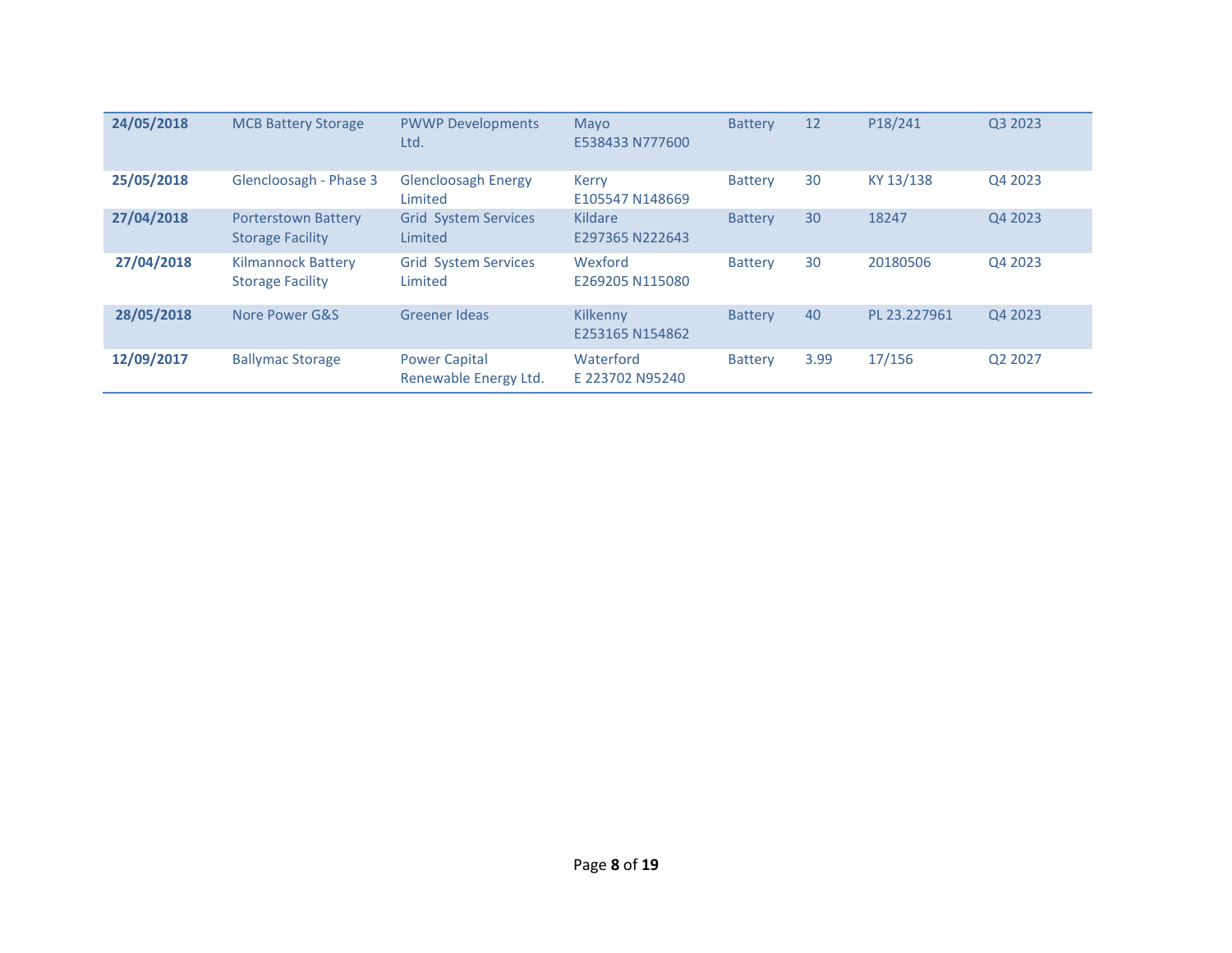# **Non-DS3 Applications (67 Applications totalling 591 MW)**

| <b>Received</b><br><b>Complete Date</b> | <b>Name of Facility</b>                             | <b>Applicant (legal</b><br>entity)              | <b>County</b>                | <b>Tech</b><br><b>Type</b>     | <b>MEC</b><br>(MW) | <b>Planning</b><br>authority ref | <b>Expiry Quarter</b><br>of planning |
|-----------------------------------------|-----------------------------------------------------|-------------------------------------------------|------------------------------|--------------------------------|--------------------|----------------------------------|--------------------------------------|
| 15/03/2017                              | <b>Evaporator Upgrade</b>                           | <b>Kerry Ingredients</b><br>Ireland Ltd.        | Cork<br>E153840 N123098      | Gas                            | 1.5                | N/A                              | Q2 2019                              |
| 28/05/2018                              | <b>Camlin CHP</b>                                   | <b>Fishertown Property</b><br>Holdings Ltd.     | Longford<br>E206239 N277724  | <b>CHP</b>                     | 5                  | N/A                              | Q2 2019                              |
| 28/05/2018                              | <b>Ormonde Organics AD3</b>                         | <b>Ormonde Organics</b><br>Ltd.                 | Waterford E247185<br>N117891 | <b>Biomass</b>                 | 1.9                | N/A                              | Q2 2019                              |
| 15/09/2008                              | Carraigcannon<br>Windfarm Ext.                      | <b>Carraigcannon Wind</b><br>Farm Ltd.          | Cork<br>E138150 N91492       | Wind                           | 3                  | 03/4181 COUNTY<br><b>CORK</b>    | Q2 2019                              |
| 28/05/2018                              | <b>Templederry Windfarm</b><br>(extension to DG184) | <b>Templederry Energy</b><br>Resources Ltd.     | Tipperary E190108<br>N169738 | Wind                           | 0.7                | 07/51/0779 PL<br>22.224595       | Q2 2019                              |
| 09/07/2011                              | <b>Great Island CCGT</b>                            | <b>SSE Generation</b><br><b>Ireland Limited</b> | Wexford<br>E268808 N114879   | 25/PA0016<br><b>CCGT</b><br>30 |                    | Q2 2019                          |                                      |
| 11/06/2015                              | <b>Great Island CCGT</b>                            | <b>SSE Generation</b><br><b>Ireland Limited</b> | Wexford<br>E268808 N114879   | <b>CCGT</b>                    | 3<br>25/PA0016     |                                  | Q2 2019                              |
| 28/05/2018                              | <b>Clooncon East Single</b><br><b>WTG</b>           | <b>Clooncon East Single</b><br>WTG Ltd.         | Galway<br>E164904 N263947    | Wind                           | 0.9                | 13/1139                          | Q2 2019                              |
| 28/05/2018                              | <b>Crossmore Windfarm</b>                           | XMR Energy Ltd.                                 | Clare<br>E113616 N160196     | Solar                          | 15                 | P09/123                          | Q4 2019                              |
| 28/05/2018                              | Inchandreen Windfarm                                | <b>Innisfree Wind Farms</b><br>Ltd.             | Cork<br>E119839 N53132       | Wind                           | 4.99               | 0963                             | Q4 2019                              |
| 05/01/2010                              | <b>Dromleena Wind Farm</b>                          | <b>Organic Power Ltd</b>                        | Cork<br>E120055 N53545       | Wind                           | 9.9                | 06/63                            | Q4 2019                              |
| 27/04/2018                              | <b>Fahan Wind Farm</b>                              | Fahan Wind Ltd.                                 | Donegal<br>E245161 N431653   | Wind                           | 5                  | 14/51149                         | Q1 2020                              |
| 25/05/2018                              | Leanalea Wind Farm                                  | <b>SSE Renewables</b><br>(Ireland) Limited      | Donegal<br>E208741 N406102   | Wind                           | 30.5               | 09/50116                         | Q1 2020                              |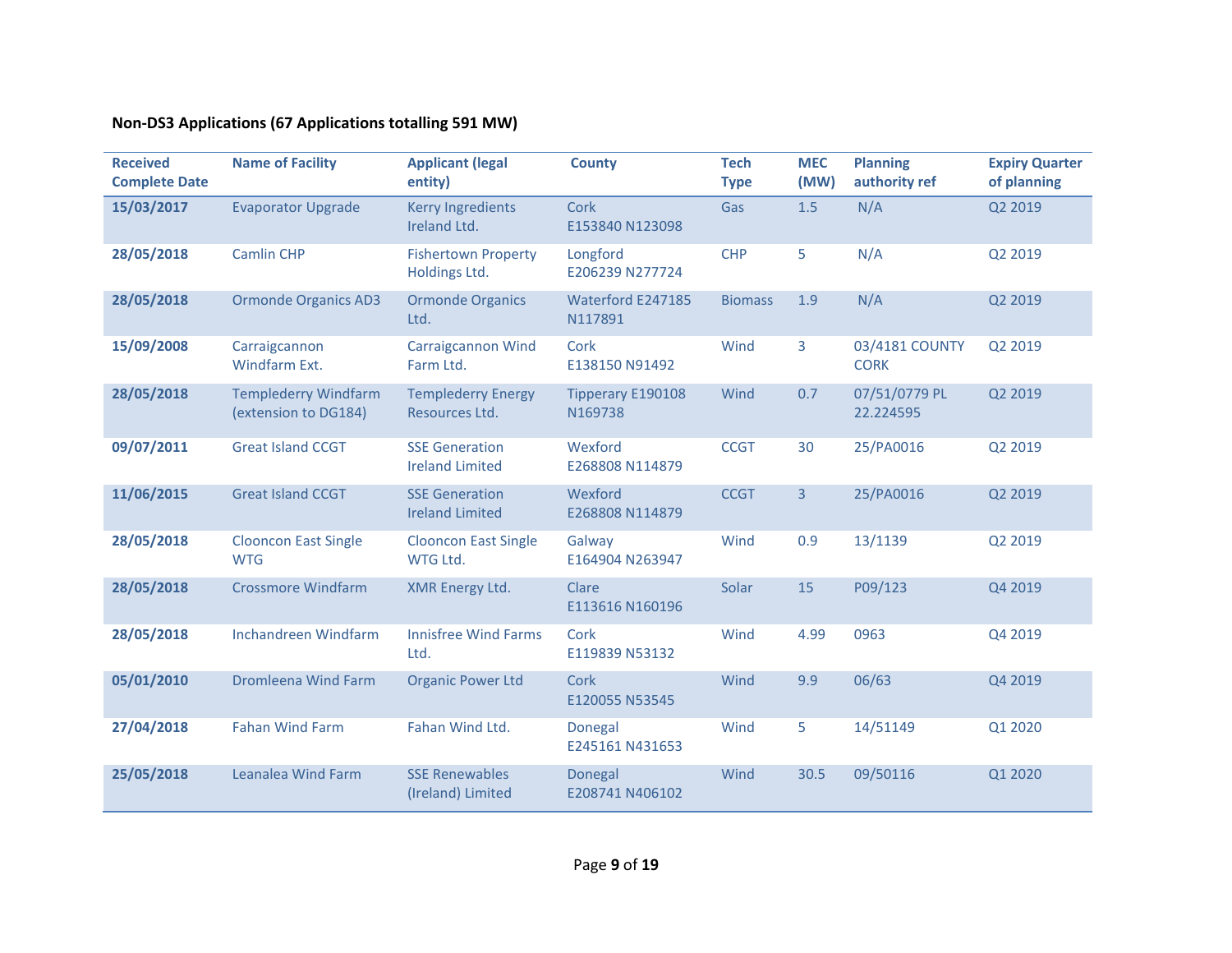| 28/05/2018 | <b>Gortnagap Wind Farm</b>                    | Manogate Ltd.                                                                           | Kilkenny<br>E234062 N155854                                       | Wind                   | 2.5            | 13151 / 15428              | Q2 2020 |
|------------|-----------------------------------------------|-----------------------------------------------------------------------------------------|-------------------------------------------------------------------|------------------------|----------------|----------------------------|---------|
| 25/05/2018 | <b>Cloosh Extension Wind</b><br>Farm          | <b>SSE Renewables</b><br>(Ireland) Limited                                              | Galway<br>E509827 N732787                                         | Wind                   | 28.8           | 10/303<br>11/429           | Q3 2020 |
| 28/05/2018 | Dooleeg More Windfarm                         | Cearth Ltd.                                                                             | Mayo<br>E101480 N318590                                           | Wind                   | 2.5            | 092590<br>PL6.236402 09259 | Q3 2020 |
| 28/05/2018 | Doon Single Wind<br>Turbine                   | <b>Coillte CGA</b>                                                                      | Roscommon E163688<br>N300363                                      | Wind<br>0.9<br>15/291  |                | Q1 2021                    |         |
| 28/05/2018 | <b>Mully Graffy Windfarm</b><br>(Kilgorman)   | <b>Cuilfeach Teoranta</b><br>Wind<br>29.9<br>PL05B.237656<br>Donegal<br>E189190 N395720 |                                                                   | Q1 2021                |                |                            |         |
| 31/08/2015 | <b>St Johns Solar Farm</b>                    | Highfield Solar Ltd.                                                                    | Wexford<br>Solar<br>$\overline{4}$<br>20160207<br>E297035 N137052 |                        | Q2 2021        |                            |         |
| 31/08/2015 | <b>Sweetfarm Solar Farm</b>                   | Highfield Solar Ltd.                                                                    | Wexford<br>E297005 N137042                                        | Solar<br>4<br>20160207 |                | Q2 2021                    |         |
| 19/07/2015 | Garryndruig                                   | Amarenco Solar<br>Timoleague Ltd.                                                       | Cork<br>Solar<br>4.95<br>15/06968<br>E147809 N46934               |                        |                | Q2 2021                    |         |
| 28/05/2018 | <b>Aghamore Single Wind</b><br><b>Turbine</b> | <b>Coillte CGA</b>                                                                      | <b>Kerry</b><br>E84306 N128956                                    | Wind                   | 0.9            | 15/341                     | Q3 2021 |
| 12/02/2016 | The Dell PV                                   | <b>Power Capital</b><br><b>Renewable Energy</b><br>Ltd.                                 | Wexford<br>E299077 N148561                                        | Solar                  | 3.99           | 20160595                   | Q3 2021 |
| 16/09/2015 | <b>Ballymackesy East Solar</b><br>Farm        | Highfield Solar Ltd.                                                                    | Wexford<br>E288960 N134320                                        | Solar                  | 4              | 20160442                   | Q3 2021 |
| 30/11/2016 | <b>Astee Solar</b>                            | RES Solar Ireland Ltd.                                                                  | <b>Kerry</b><br>E93108 N146321                                    | Solar                  | $\overline{4}$ | 2015/772                   | Q3 2021 |
| 17/01/2016 | <b>Stamullen Solar Park</b>                   | <b>WEXFORD SOLAR</b><br><b>LIMITED</b>                                                  | Meath<br>E313305 N266379                                          | Solar                  | 3.99           | AA160519                   | Q3 2021 |
| 15/07/2015 | Lacka Solar Park                              | <b>WEXFORD SOLAR</b><br><b>LIMITED</b>                                                  | <b>Offaly</b><br>E201130 N197535                                  | Solar                  | 3.99           | 16600136                   | Q3 2021 |
| 28/01/2016 | <b>Ballykereen Solar</b>                      | <b>Arena Capital Partners</b><br>Ltd.                                                   | Wexford<br>E306778 N110882                                        | Solar                  | 11             | WEXFORD201660<br>644       | Q3 2021 |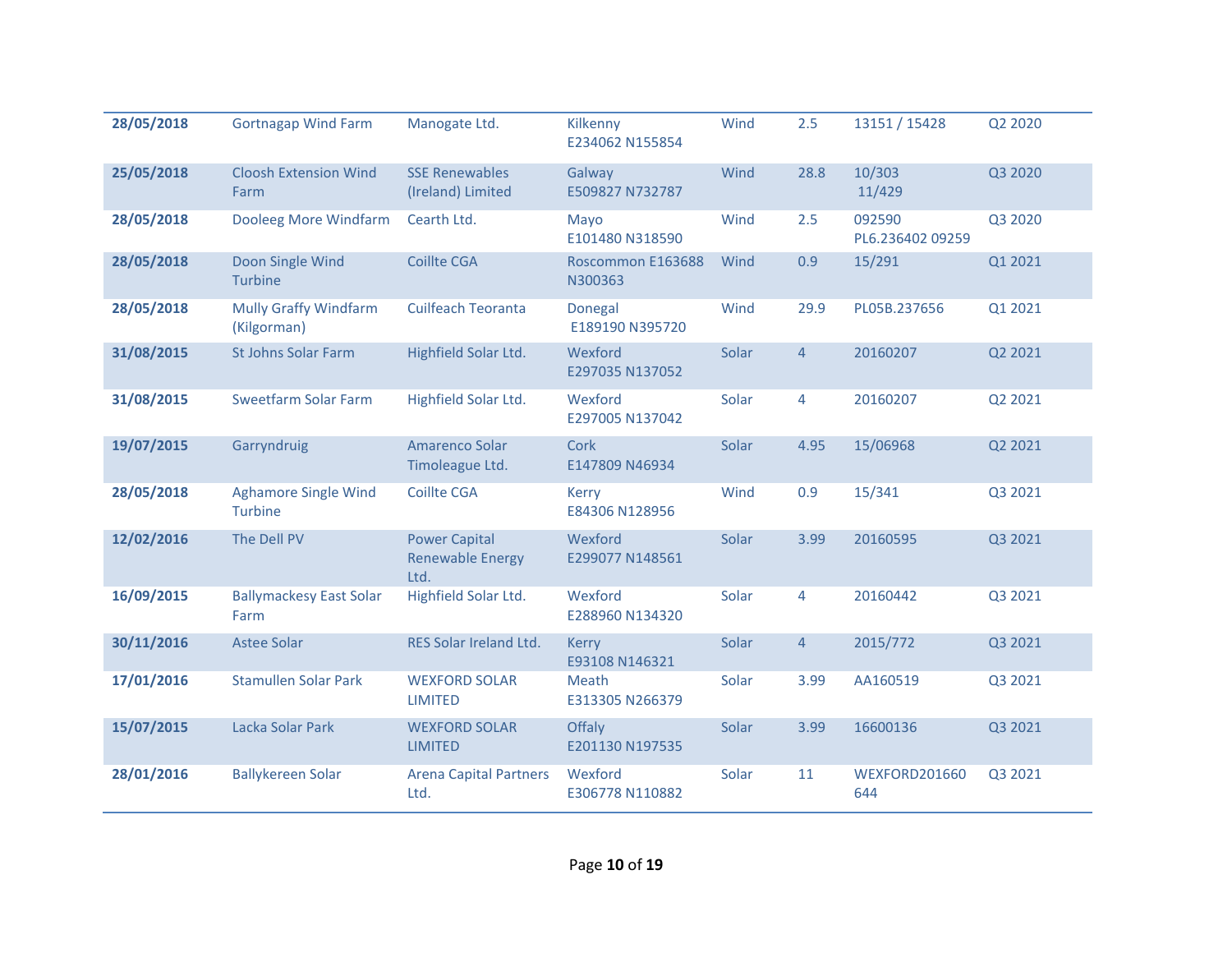| 27/04/2018 | Lisheen 3                      | <b>LISHEEN III WIND</b><br><b>FARM LTD.</b>             | <b>Tipperary E221543</b><br>N166662                    | Wind                      | 28.8            | 15/600924                    | Q3 2021 |
|------------|--------------------------------|---------------------------------------------------------|--------------------------------------------------------|---------------------------|-----------------|------------------------------|---------|
| 22/09/2015 | Kiltorcan                      | <b>Elgin Energy Services</b><br>Ltd.                    | Kilkenny<br>E254894 N135459                            | Solar                     | 4               | Kilkenny 16310               | Q3 2021 |
| 27/04/2018 | <b>Ballycarran Solar Park</b>  | <b>WEXFORD SOLAR</b><br><b>LIMITED</b>                  | Wexford<br>E307726 N111933                             | Solar                     | 3.999           | 20160520                     | Q3 2021 |
| 16/11/2015 | Clashmagrath PV                | <b>Power Capital</b><br><b>Renewable Energy</b><br>Ltd. | 16/411<br>Solar<br>3.99<br>Kilkenny<br>E266122 N153785 |                           | Q4 2021         |                              |         |
| 16/09/2015 | <b>Drumroe East Solar Farm</b> | Highfield Solar Ltd.                                    | Waterford E214600<br>Solar<br>15<br>N97145             |                           | 16126           | Q4 2021                      |         |
| 29/12/2015 | <b>Ballylough</b>              | Crory Energy Ltd.                                       | Wexford<br>E299161 N147974                             | Solar<br>3.99<br>20161097 |                 |                              | Q4 2021 |
| 24/05/2018 | Roxborough                     | <b>Galetech Energy</b><br>Developments Ltd.             | Roscommon E188450<br>N267920                           | 4.95<br>11126<br>Wind     |                 | Q4 2021                      |         |
| 11/08/2015 | Davidstown Solar               | Davidstown<br>Renewables Ltd.                           | Wexford<br>E693027 N636578                             | Solar                     | 4.95            | 20160487                     | Q4 2021 |
| 26/02/2016 | <b>Towerhill Solar Farm</b>    | <b>Solas Eireann</b><br>Renewable Ltd.                  | Kildare<br>E699523 N737958                             | Solar                     | $6\phantom{1}6$ | 16/777                       | Q4 2021 |
| 12/10/2015 | Loan PV                        | <b>Power Capital</b><br><b>Renewable Energy</b><br>Ltd. | Kilkenny<br>E254592 N177111                            | Solar                     | 3.99            | 16/276                       | Q4 2021 |
| 22/10/2015 | <b>Gorey Solar</b>             | RES Solar Ireland Ltd.                                  | Wexford<br>E316969 N156702                             | Solar                     | $\overline{4}$  | 2016/1217                    | Q4 2021 |
| 23/12/2015 | <b>Tiglin Solar</b>            | Liam Shanahan                                           | Wicklow<br>E329808 N201831                             | Solar                     | 4               | 161082                       | Q1 2022 |
| 12/05/2016 | Soleirtricity Ballykea         | Soleirtricity Ballykea<br>Ltd.                          | <b>Dublin</b><br>E325510 N257180                       | Solar                     | 4.99            | F16A/0105                    | Q1 2022 |
| 22/09/2015 | Lisnaganoge Solar Farm         | <b>Elgin Energy Services</b><br>Ltd.                    | Tipperary E210679<br>N156648                           | Solar                     | 4               | 16600484<br><b>Tipperary</b> | Q1 2022 |
| 23/12/2015 | Dardistown Solar               | <b>RES Solar Ireland Ltd.</b>                           | Meath<br>E311093 N269030                               | Solar                     | 3.5             | LB16/1046                    | Q1 2022 |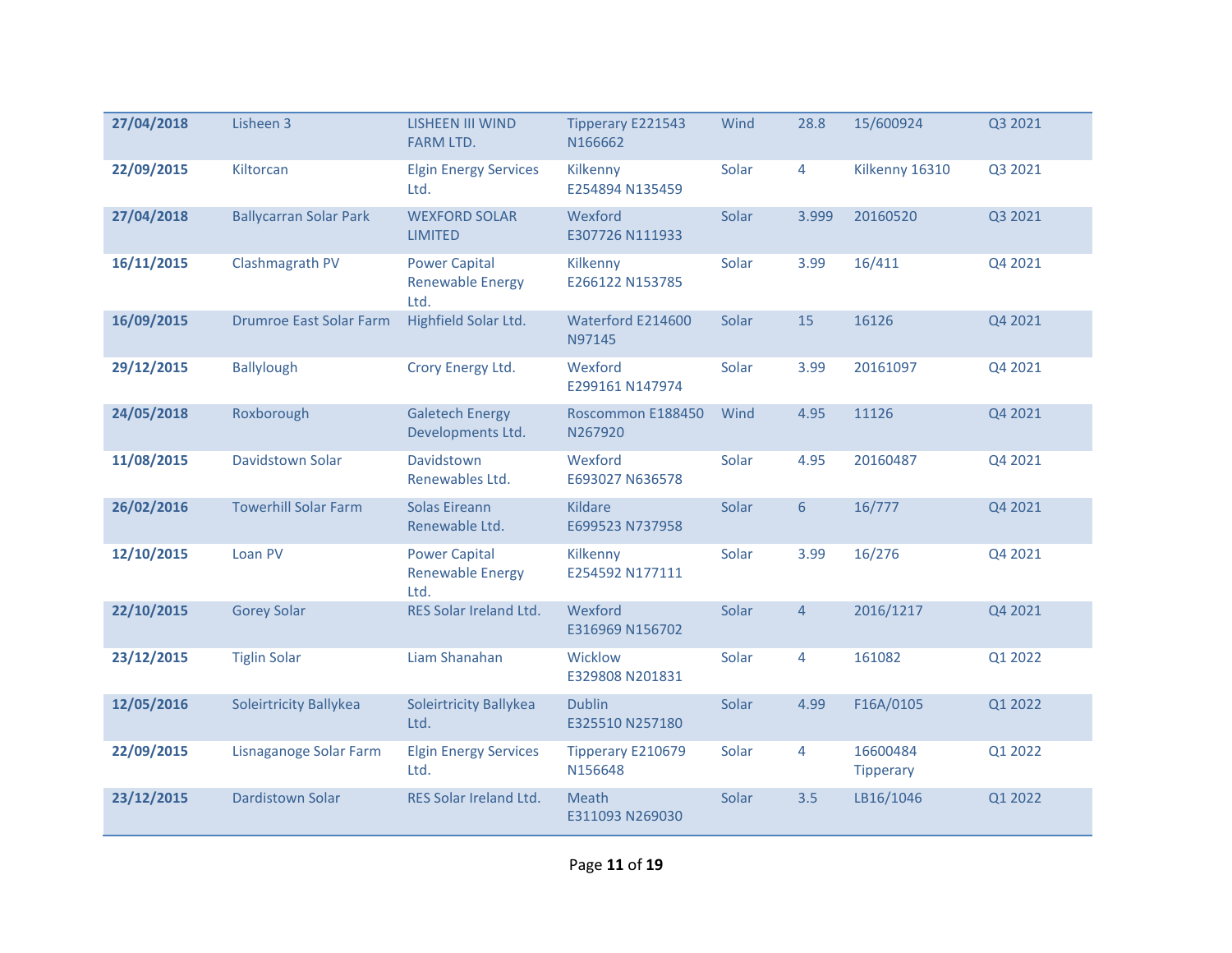| 07/10/2015 | Keatingstown Solar Farm               | <b>Elgin Energy Services</b><br>Ltd.             | Kilkenny<br>E248238 N159547                         | Solar                    | 4              | 16634 Kilkenny            | Q1 2022 |
|------------|---------------------------------------|--------------------------------------------------|-----------------------------------------------------|--------------------------|----------------|---------------------------|---------|
| 05/02/2016 | <b>Confey Solar Farm</b>              | <b>Solas Eireann</b><br>Renewable Ltd.           | Kildare<br>E699150 N737568                          | Solar                    | 9.5            | 16/848                    | Q2 2022 |
| 25/05/2015 | Currabeha                             | <b>Amarenco Solar Beal</b><br>Na Mblath Ltd.     | Cork<br>E141524 N64550                              | Solar                    | 4.95           | 16/04783                  | Q2 2022 |
| 20/12/2008 | <b>Castlewaller Wind Farm</b>         | <b>Castlewaller Wind</b><br><b>Farm Limited</b>  | Tipperary E177062<br>N162602                        | Wind<br>48<br>11510251   |                | Q2 2022                   |         |
| 25/05/2018 | <b>Cherryorchard Solar</b><br>Farm    | <b>Meridiem Renewables</b><br>Cherryorchard Ltd. | Wexford<br>E295281 N140637                          | Solar<br>4<br>20170489   |                | Q3 2022                   |         |
| 23/05/2018 | Knockeenbui wind Farm                 | Knockeenbui<br>Windfarm Ltd.                     | Cork<br>E122269 N048743                             | 11/00059<br>Wind<br>13.8 |                |                           | Q3 2022 |
| 21/01/2016 | <b>Cluide Solar</b>                   | Cluide Energy Ltd.                               | Louth<br>E305983 N289464                            | Solar<br>17332<br>4      |                | Q3 2022                   |         |
| 10/05/2016 | <b>Darthogue Solar</b>                | Solar Farmers Ltd.                               | Solar<br>12<br>Meath<br>AA161441<br>E301426 N253965 |                          |                | Q3 2022                   |         |
| 25/05/2018 | <b>Macallian Solar</b><br>(Extension) | RES Solar Ireland Ltd.                           | Wexford<br>E300439 N144403                          | Solar                    | 5              | 2016/1127                 | Q4 2022 |
| 22/10/2015 | <b>Macallian Solar</b>                | RES Solar Ireland Ltd.                           | Wexford<br>E300439 N144403                          | Solar                    | $\overline{4}$ | 2016/1127                 | Q4 2022 |
| 02/06/2015 | <b>IQ Solar Farm</b>                  | IQ Solar Ltd.                                    | Cork<br>E189250 N065605                             | Solar                    | $\overline{4}$ | CORK CO CO -<br>165269    | Q4 2022 |
| 05/10/2010 | <b>Bilboa Wind Farm</b>               | Kilcarrig Quarries LTd.                          | <b>Carlow E264102</b><br>N171106                    | Wind                     | 15             | PL01.240245 ABP<br>11/154 | Q4 2022 |
| 29/02/2016 | <b>Mackmine Solar Park</b>            | Terra Solar Ltd.                                 | Wexford<br>E296594 N132405                          | Solar                    | 10             | 20171314                  | Q1 2023 |
| 03/12/2015 | Kishavanna Solar Farm                 | Vento Ludens Ltd.                                | Offaly<br>E264714 N233898                           | Solar                    | $\overline{4}$ | 17799 Kildare             | Q1 2023 |
| 11/04/2016 | <b>Willville Solar Park</b>           | <b>WEXFORD SOLAR</b><br><b>LIMITED</b>           | Louth<br>E322058 N306348                            | Solar                    | 3.99           | 16524                     | Q1 2023 |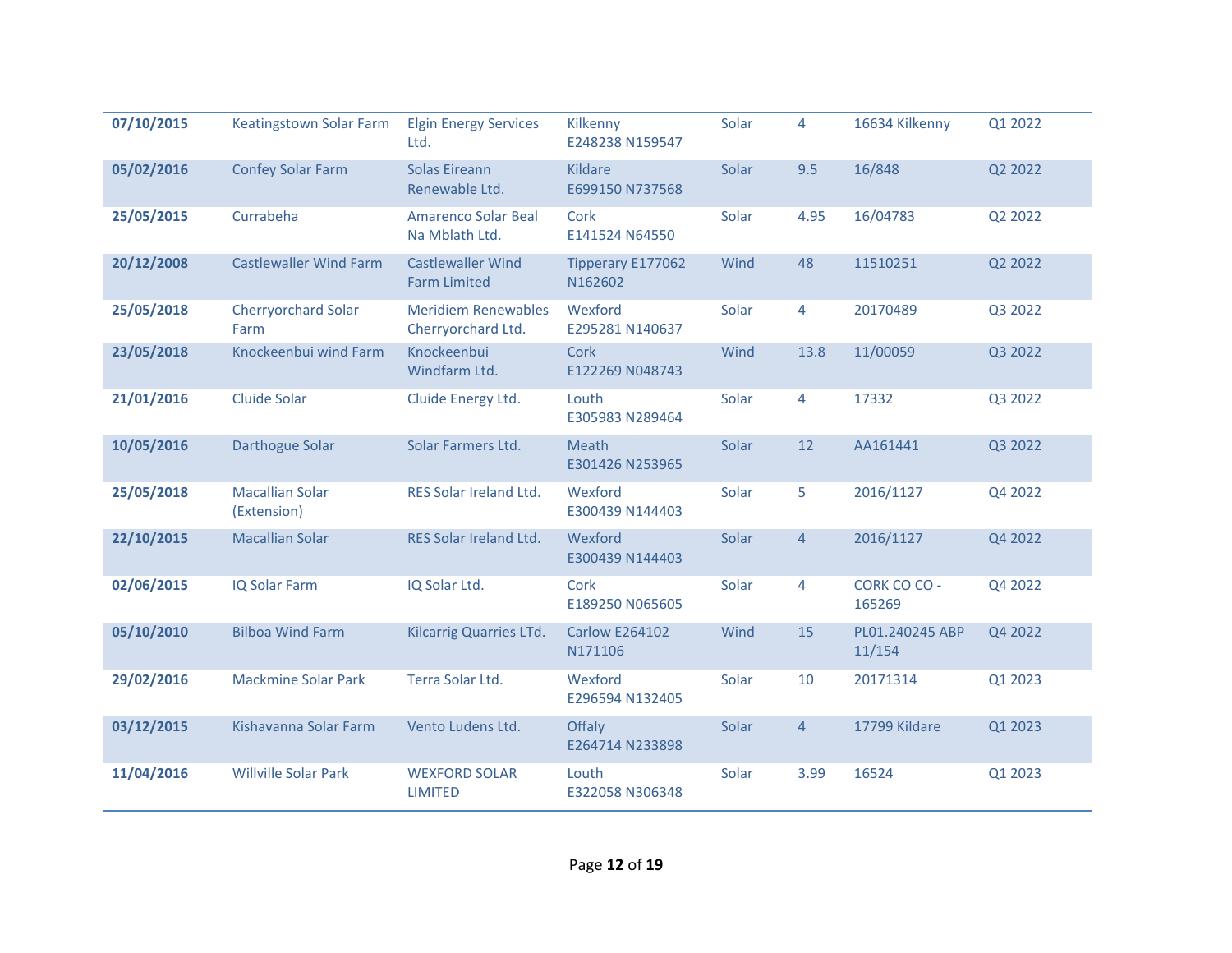| 28/09/2015 | <b>Foxhall PV</b>                | <b>Power Capital</b><br><b>Renewable Energy</b><br>Ltd. | Cork<br>E209450 N79323      | Solar      | 3.99 | 17/05245                    | Q1 2023 |
|------------|----------------------------------|---------------------------------------------------------|-----------------------------|------------|------|-----------------------------|---------|
| 23/05/2018 | Enniskeane PV                    | <b>Power Capital</b><br><b>Renewable Energy</b><br>Ltd. | Cork<br>E136014 N54613      | Solar      | 3.99 | 17/06441                    | Q1 2023 |
| 14/05/2017 | <b>Caracoosh Solar Farm</b>      | Grianan Solar 002 Ltd.                                  | Cork<br>E126782 N97472      | Solar      | 18   | 17-04308                    | Q1 2023 |
| 01/07/2016 | <b>Dennistown Solar</b>          | <b>Harmony Solar</b><br>Dennistown Ltd.                 | Wexford<br>E301794 N115265  | Solar      | 26   | WEXFORD201611<br>10         | Q1 2023 |
| 24/05/2018 | <b>ESK Wind Farm Phase 2</b>     | <b>ESK Windfarm Ltd.</b>                                | Cork<br>E144554 N89720      | Wind       | 12   | PL04.240281 PL<br>04.245196 | Q1 2023 |
| 01/09/2015 | <b>Farran South Phase 2</b>      | Amarenco Solar<br>Rathcormac Ltd.                       | Cork<br>E183600 N91650      | Solar      | 4.95 | 16/05414                    | Q1 2023 |
| 28/05/2018 | <b>Liss Wind Farm</b>            | Shoremane Ltd.                                          | Kilkenny<br>E236504 N154809 | Wind       | 2.3  | 1617 Kilkenny Co.<br>Co.    | Q2 2023 |
| 18/04/2016 | <b>College Proteins CHP</b>      | <b>College Proteins</b>                                 | Meath<br>E282060 N289052    | <b>CHP</b> | 3.99 | KA/180183                   | Q2 2023 |
| 28/03/2009 | Carrowleagh-Kilbride<br>Windfarm | <b>John Duffy</b>                                       | Mayo<br>E136834 N320564     | Wind       | 48.3 | P.11/495 &<br>PL16.241592   | Q3 2023 |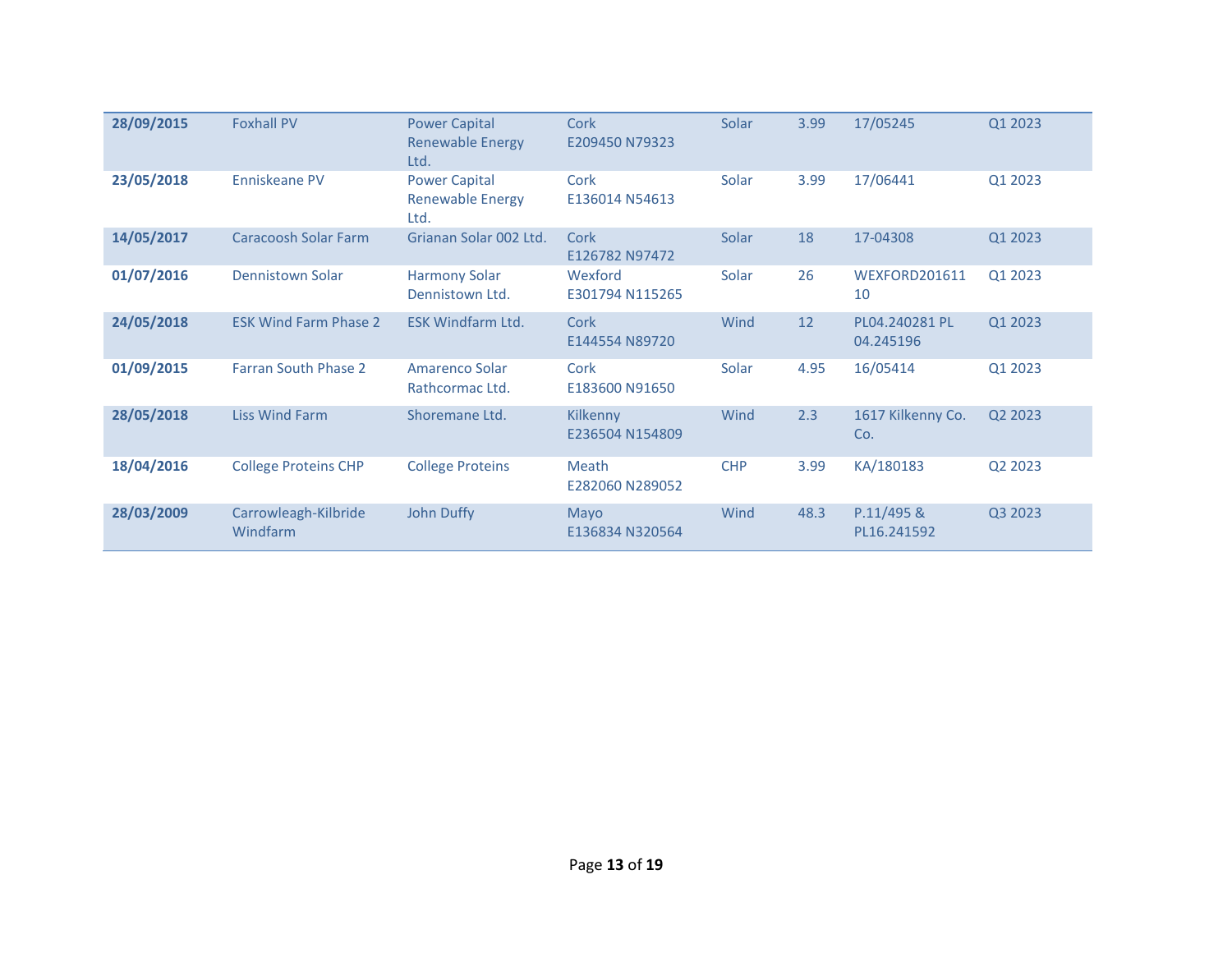| Project<br><b>Ref</b> | <b>Name</b>                          | <b>Application (legal entity)</b>              | <b>County</b>                       | <b>Tech Type</b> | MEC (MW)               |
|-----------------------|--------------------------------------|------------------------------------------------|-------------------------------------|------------------|------------------------|
| <b>TG270</b>          | Glen Solar                           | <b>Glenview Solar</b>                          | Roscommon<br>E195109,N316156        | Solar            | 40                     |
| <b>TG271</b>          | Gillinstown Solar                    | Highfield Solar Ltd.                           | Meath<br>E701888,N768678            | Solar            | 95                     |
| <b>TG281</b>          | <b>Ballyfasy Upper Solar</b><br>Farm | Coillte Cuideachta Ghniomhaiochta<br>Ainmnithe | Kilkenny<br>E261491, N125743        | Solar            | 40 (reduced from 50MW) |
| <b>TG279</b>          | <b>Timahoe South</b>                 | Bord na Mona Powergen                          | Kildare<br>E275164, N227663         | Solar            | 81                     |
| <b>TG283</b>          | <b>Toorard Solar Farm</b>            | Coillte Cuideachta Ghniomhaiochta<br>Ainmnithe | Cork<br>E136005, N113032            | Solar            | 40 (reduced from 50MW) |
| <b>TG289</b>          | <b>Blackwater Bog Solar 1</b>        | Bord na Mona Powergen,                         | <b>Offaly</b><br>E197583, N224380   | Solar            | 65                     |
| <b>TG287</b>          | <b>Mountdillon Solar</b>             | Bord na Mona Powergen                          | <b>Roscommon</b><br>E198605,N273583 | Solar            | 90                     |
| <b>TG295</b>          | Rathnaskilloge                       | Highfield Solar Ltd.                           | Waterford<br>E237854,N100939        | Solar            | 95                     |
| <b>TG305</b>          | <b>Bullockhill Solar Park</b>        | Terra Solar II Ltd                             | Kilkenny<br>E250357, N162759        | Solar            | 50                     |
| <b>TG315</b>          | <b>Clonfad Solar</b>                 | <b>JBM Solar Developments Ltd</b>              | Westmeath<br>E252954, N245295       | Solar            | 100                    |
| <b>TG328</b>          | <b>Gaskinstown Solar Farm</b>        | Highfield Solar Ltd.                           | Meath<br>E702944, N766756           | Solar            | 85                     |
| <b>DG1354</b>         | <b>Ballycarney PV</b>                | <b>BNRG Renewables Ltd</b>                     |                                     | Solar            | 3.99                   |
| <b>DG1372</b>         | Dungeeha Solar                       | <b>JBM Solar Ireland Ltd</b>                   | Limerick<br>E128529, N135146        | Solar            | $\overline{4}$         |
| <b>DG1673</b>         | Cloonascragh Solar                   | Lantanier Ltd,                                 | Galway<br>E144841, N247805          | Solar            | 20                     |
| <b>DG1135</b>         | Clashnagoneen Solar<br>Farm          | Highfield Solar Ltd.                           | Waterford<br>E214918, N97829        | Solar            | $\overline{4}$         |

# **Non-GPA "fold-in" Applications (21 Applications Totalling 842 MW)**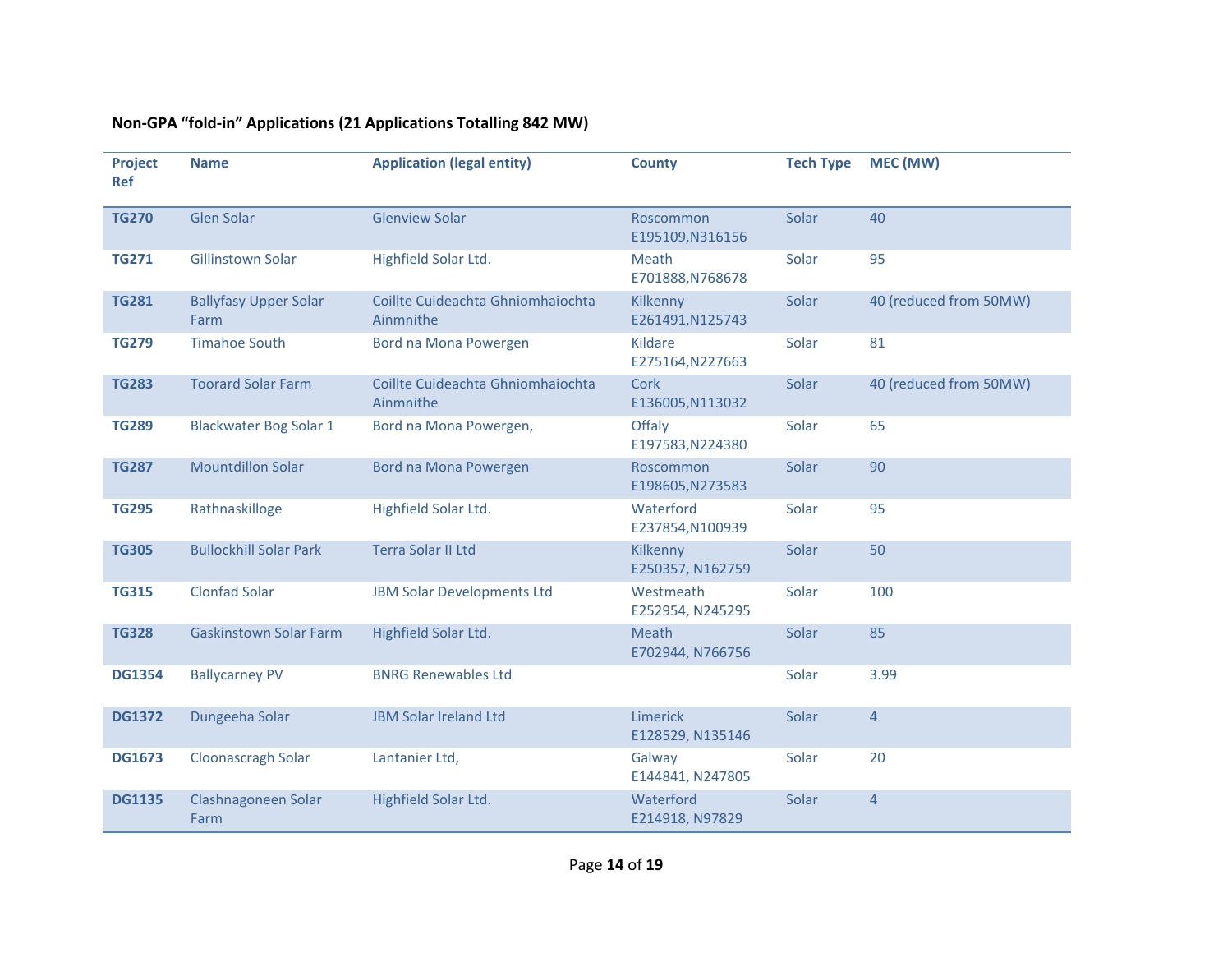| <b>DG1251</b> | Kilcummer Upper Solar<br>Farm            | Highfield Solar Ltd.           | Cork<br>E171035, N102195    | Solar | 10   |
|---------------|------------------------------------------|--------------------------------|-----------------------------|-------|------|
| <b>DG1178</b> | <b>Farran South</b>                      | Amarenco Solar Rathcormac Ltd. | Cork<br>E182600, N93700     | Solar | 4.95 |
| <b>DG1499</b> | Piercestown SPV                          | <b>Temporis Ltd</b>            | Cork<br>E169477, N59330     | Solar | 4    |
| <b>DG1117</b> | Ballynacrusha Solar                      | Amarenco Solar Cobh Limited    | Cork<br>E179989, N68515     | Solar | 4.95 |
| <b>DG1030</b> | <b>Bauville-Keeloges Wind</b><br>Turbine | Corvin Wind Power Limited,     | Donegal<br>E239648, N432292 | Wind  | 0.5  |
| <b>DG1103</b> | <b>Malapardas</b>                        | Amarenco Solar Cloyne Limited  | Cork<br>E192174, N67337     | Solar | 4.95 |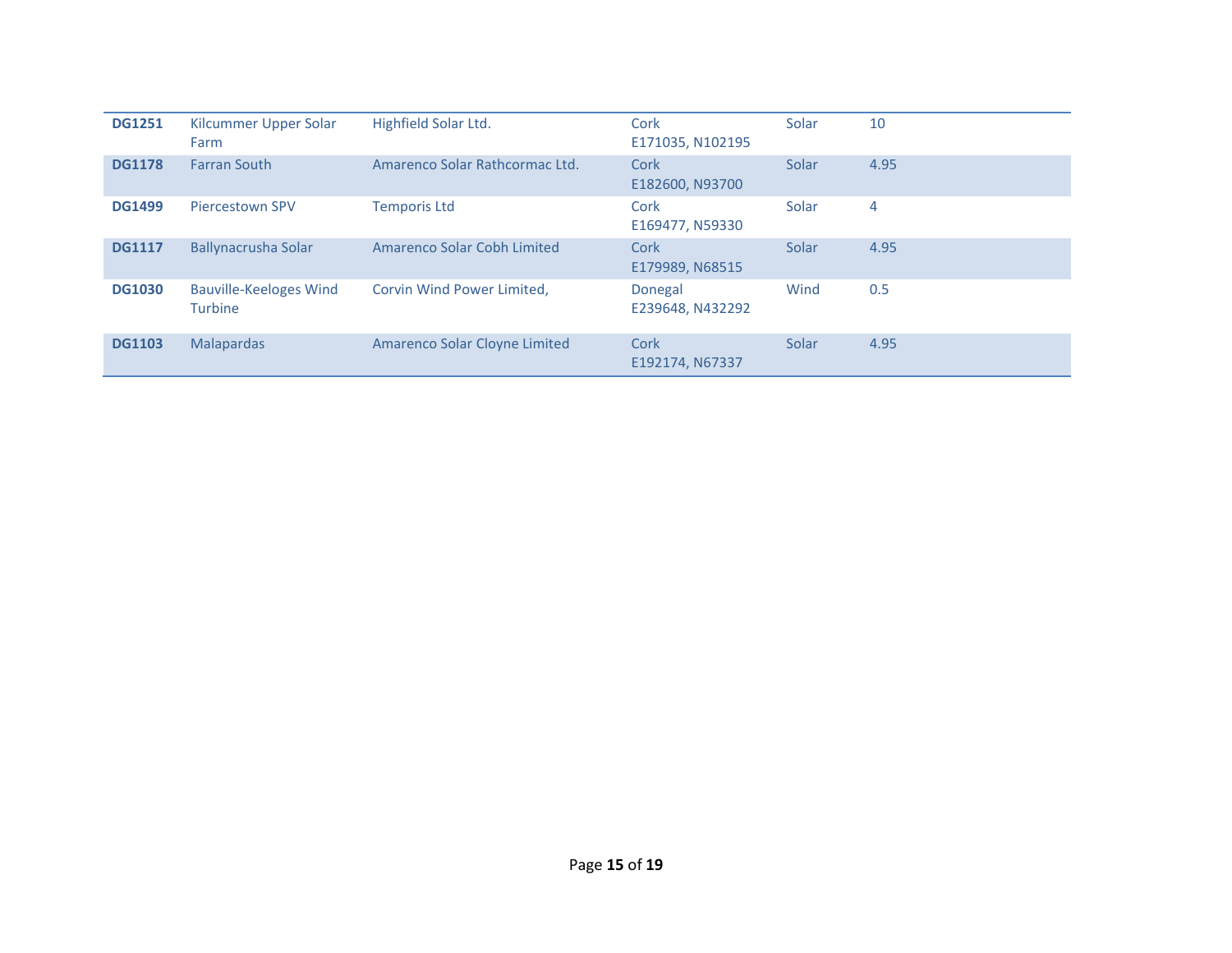# **Capacity Relocation Applications (34 Applications Totalling 436MW)**

| <b>SO</b><br><b>Reference</b> | <b>Previous Legal</b><br><b>Entity</b> | <b>New Legal</b><br><b>Entity</b>    | <b>Previous Facility</b><br><b>Name</b>                        | <b>New Facility</b><br><b>Name</b>                      | <b>Previous site</b><br>co-ordinates     | New site co-<br>ordinates | <b>Previous</b><br><b>Tech Type</b> | <b>New Tech</b><br><b>Type</b> | <b>Previous</b><br>MEC (MW) | <b>New MEC</b><br>(MW) | <b>Planning authority</b><br>ref |
|-------------------------------|----------------------------------------|--------------------------------------|----------------------------------------------------------------|---------------------------------------------------------|------------------------------------------|---------------------------|-------------------------------------|--------------------------------|-----------------------------|------------------------|----------------------------------|
| <b>DG1109</b>                 | <b>Highfield Solar</b><br>Ltd.         | <b>Highfield Solar</b><br>Ltd.       | Assaly                                                         | Tomnalossett<br>Solar Farm<br>(Assaly)                  | E305718<br>N112817                       | E296303<br>N137354        | Solar                               | Solar                          | $\overline{4}$              | $\overline{4}$         | 20160689                         |
| <b>DG1115</b>                 | <b>Highfield Solar</b><br>Ltd.         | <b>Highfield Solar</b><br>Ltd.       | Rathpatrick                                                    | Derrynahinch<br>Solar Farm<br>(Rathpatrick)             | E265494<br>N113197                       | E254804<br>N136603        | Solar                               | Solar                          | 4                           | $\overline{4}$         | 16442                            |
| <b>DG1157</b>                 | <b>Elgin Energy</b><br>Services Ltd.   | <b>Elgin Energy</b><br>Services Ltd. | Derry more                                                     | <b>Acragar Solar</b><br>Farm (Derry<br>more)            | E236963<br>N193611                       | E246367<br>N205499        | Solar                               | Solar                          | $\overline{4}$              | $\overline{4}$         | 16/536                           |
| <b>DG1327</b>                 | Michael Wilson-<br>Wright              | <b>Vento Ludens</b><br>Ltd.          | Coolgarrigan<br>Solar Farm 1                                   | Kishavanna<br>Solar Farm                                | E264714<br>N233898                       | E264714<br>N233898        | Solar                               | Solar                          | 4                           | $\overline{4}$         | Kildare Ref 17799                |
| DG1260<br><b>DG1284</b>       | Gaelectric<br>Gaelectric               | <b>Grian PV</b><br>Longford Ltd.     | Newtownforbes<br><b>SP</b><br>Newtownforbes<br>SP <sub>2</sub> | <b>Grian PV Cleggill</b><br>Longford                    | E211722<br>N280286<br>E212050<br>N280130 | E210674<br>N276971        | Solar                               | Solar                          | 4<br>$\overline{4}$         | 8                      | 1747                             |
| DG1490<br><b>DG1589</b>       | Gaelectric<br>Elgin                    | <b>Harmony Solar</b><br>Kildare Ltd. | Crosscoolharbour<br>Solar<br><b>Daars South</b>                | <b>Furryhill Solar</b>                                  | E299602<br>N216828<br>E289450<br>N226308 | E297580<br>N220881        | Solar                               | Solar                          | $\overline{4}$<br>12        | 16                     | Kildare Co Co ref<br>17684       |
| <b>DG1188</b>                 | <b>Highfield Solar</b><br>Ltd.         | <b>Highfield Solar</b><br>Ltd.       | Ballycooleen<br>Solar Farm                                     | Templerainy<br><b>East Solar Farm</b><br>(Ballycooleen) | E321896<br>N178422                       | E324924<br>N176028        | Solar                               | Solar                          | $\overline{4}$              | $\overline{4}$         | 16\1285                          |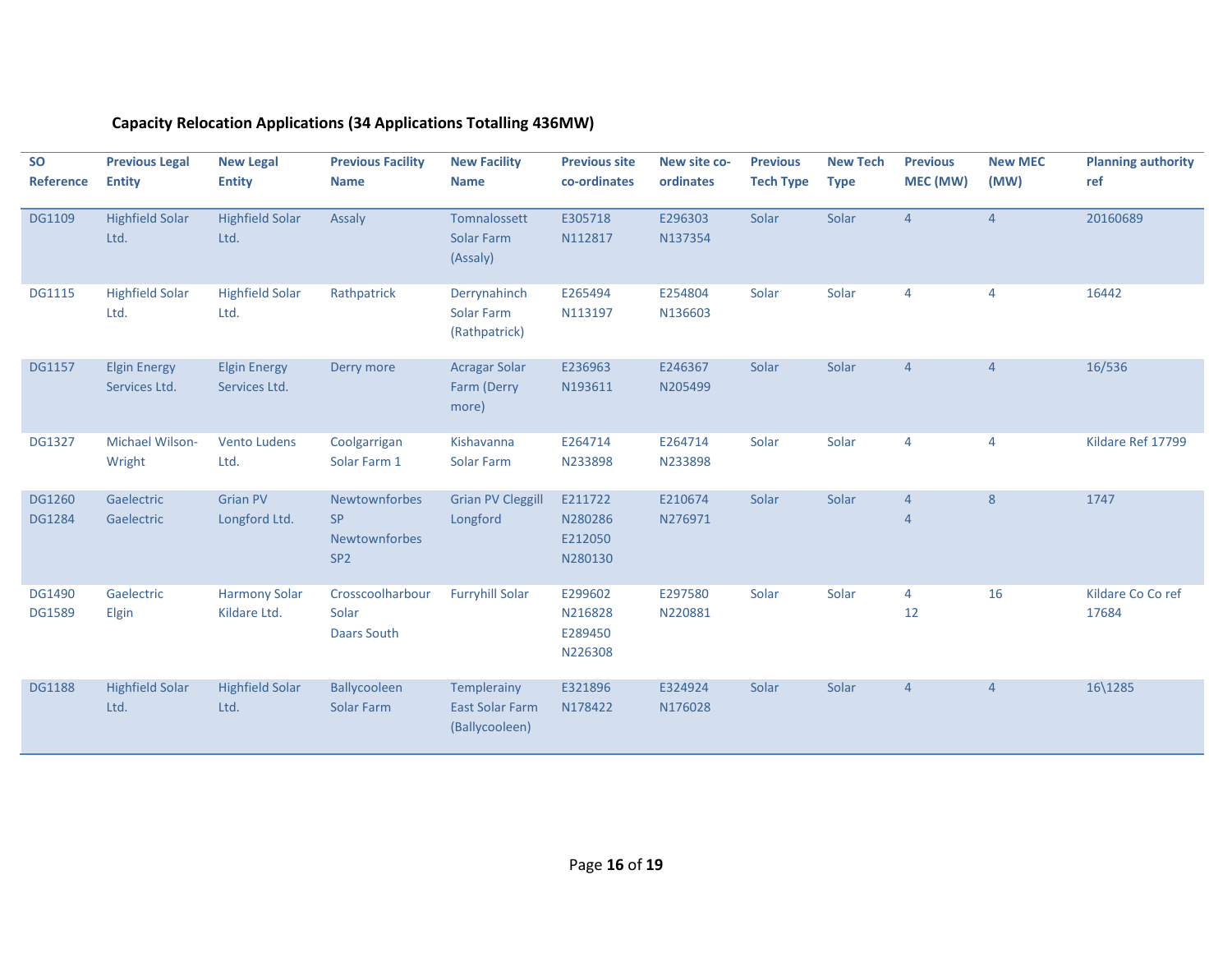| DG1111 &<br><b>DG1112</b> | <b>MCF Wind Ltd</b><br><b>Leinster Energy</b><br>Projects Devs<br>Ltd | <b>Highfield Solar</b><br>Ltd.                   | Raheenagee Solar<br>Farm<br><b>Bolinaspick Solar</b><br>Farm | Tomfarney<br>North Solar<br>Farm                               | E304372<br>N152870<br>E704135<br>N652710 | E286197<br>N132205 | Solar | Solar | $\overline{4}$<br>$\overline{4}$ | 8    | 20160717                                    |
|---------------------------|-----------------------------------------------------------------------|--------------------------------------------------|--------------------------------------------------------------|----------------------------------------------------------------|------------------------------------------|--------------------|-------|-------|----------------------------------|------|---------------------------------------------|
| <b>DG1516</b>             | <b>Power Capital</b><br>Renewable<br>Energy Ltd.                      | <b>Power Capital</b><br>Renewable<br>Energy Ltd. | <b>Blackland PV</b>                                          | <b>Blackland PV</b>                                            | E325495<br>N256745                       | E316654<br>N253569 | Solar | Solar | 3.99                             | 3.99 | F17A/0340<br>PL06F.249174                   |
| <b>DG1130</b>             | Ryan Solar Ltd.                                                       | Ryan Solar Ltd.                                  | <b>Ballymarroge</b><br>Solar                                 | Ballymarroge<br>Solar                                          | E298125<br>N170753                       | E278590<br>N176940 | Solar | Solar | 1.99                             | 1.99 | 16/342                                      |
| <b>DG1080</b>             | Meelshane Solar<br>Farm Ltd                                           | <b>Tead More SPV</b><br>Ltd.                     | <b>Meelshane Solar</b><br>Farm Phase 1                       | <b>Tead More Solar</b><br>(Meelshane)                          | E193909<br>N69424                        | E191554<br>N71198  | Solar | Solar | 3.95                             | 3.95 | 16/6302                                     |
| DG1079                    | Mark Robey and<br>Partners                                            | Keiloge SPV Ltd.                                 | Coolnagapogue<br><b>Solar Farm Phase</b><br>$\mathbf{1}$     | Keiloge Solar<br>Farm<br>(Coolnagapogue                        | E255569<br>N100622                       | E263014<br>N105728 | Solar | Solar | 3.95                             | 3.95 | 17/113 granted on<br>appeal<br>PL.93.248487 |
| <b>DG249</b>              | Environ<br><b>Renewables Ltd</b>                                      | <b>Barna Wind</b><br>Energy Ltd.                 | <b>Coomleagh Wind</b><br>Farm                                | <b>Barnadivane</b><br>Wind Farm Ext.                           | E111639<br>N54330                        | E122711<br>N61839  | Wind  | Wind  | 7.95                             | 7.95 | 15/00730 &<br>13/00551                      |
| <b>DG1208</b>             | Grasstail Ltd.                                                        | Grasstail Ltd.                                   | <b>Drummartin</b>                                            | <b>Dromroe Solar</b><br>Array<br>(Drummartin)                  | E84645<br>N132110                        | E207498<br>N116221 | Solar | Solar | $\overline{4}$                   | 4    | 16802                                       |
| DG1138 &<br><b>DG1232</b> | Franklink Ltd.<br><b>Reeve Wave Ltd</b>                               | Franklink Ltd.                                   | <b>Ballyfowloo Solar</b><br>Farm<br>Lawclon Solar<br>Farm    | <b>Monroe East</b><br>Solar Farm<br>(Ballyfowloo &<br>Lawclon) | E210170<br>N139065<br>E217900<br>N125270 | E207498<br>N116221 | Solar | Solar | $\overline{4}$<br>$\overline{4}$ | 8    | 16600642                                    |
| <b>DG1653</b>             | <b>Creeve Solar</b><br>Park Ltd                                       | <b>Oldmill Wind</b><br>Ltd.                      | <b>Corbrack Solar</b><br>Park                                | <b>Grove Hill Wind</b><br>Farm                                 | E271421<br>N318117                       | E276143<br>N216038 | Solar | Wind  | 3                                | 19.1 | 10/485 12/306                               |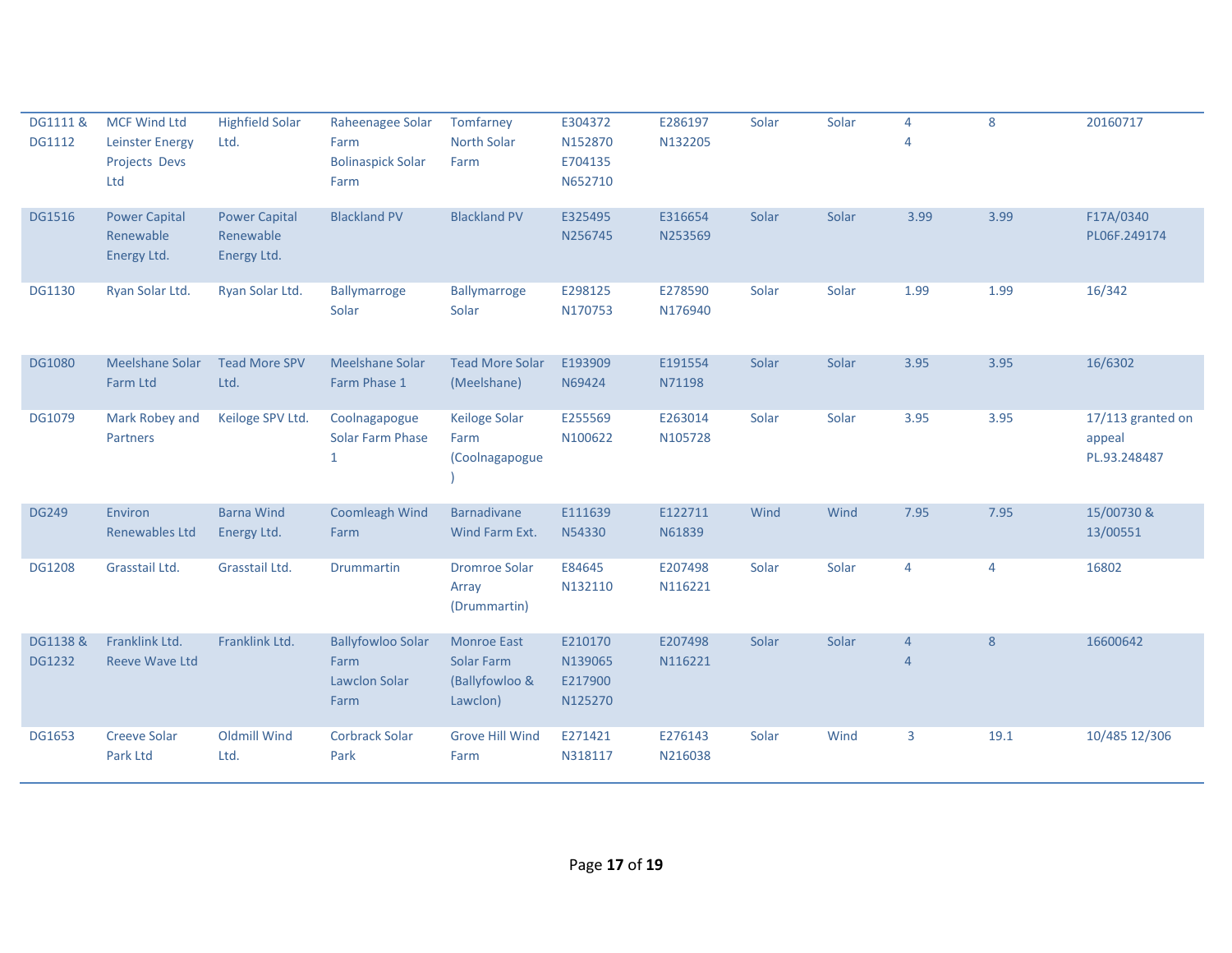| DG1074 &<br><b>DG1075</b> | Mark Robey and<br>Partners                 | <b>Premier Solar</b><br>Ltd.                              | Kilcawha Solar<br>Farm Phase 1<br>Kilcawha Solar<br>Farm Phase 2 | <b>Callatrim South</b><br>Solar Farm                             | E165792<br>N51224<br>E165722<br>N51435 | E149777<br>N56960  | Solar | Solar | 3.95<br>$\overline{2}$ | 4.95           | 17/04098                         |
|---------------------------|--------------------------------------------|-----------------------------------------------------------|------------------------------------------------------------------|------------------------------------------------------------------|----------------------------------------|--------------------|-------|-------|------------------------|----------------|----------------------------------|
| DG1364                    | Coolpower<br><b>Investments Ltd</b>        | Terra Solar Ltd.                                          | Ballynamaunagh<br><b>Solar Park</b>                              | Ballynamaunag<br>h Solar Park                                    | E97519<br>N95328                       | E97045<br>N94533   | Solar | Solar | 4.99                   | 4.99           | 17/1183                          |
| <b>DG1287</b>             | <b>Bonavalley</b>                          | Engie<br><b>Developments</b><br>Ltd.                      | <b>Bonavalley PV</b>                                             | Rooaun Solar<br>(Bonavalley)                                     | E205654<br>N240739                     | E185362<br>N232576 | Solar | Solar | $\overline{4}$         | $\overline{4}$ | 17427                            |
| DG1294                    | Coolpower<br><b>Investments Ltd</b>        | Terra Solar Ltd.                                          | <b>Firgrove Solar</b><br>Park                                    | <b>Firgrove Solar</b><br>Park                                    | E142745<br>N163732                     | E142745<br>N163732 | Solar | Solar | $\overline{4}$         | $\overline{4}$ | 17/31                            |
| <b>DG145</b>              | Ecopower<br><b>Developments</b><br>Limited | Grian PV Ltd.                                             | <b>Boolabrien Upper</b>                                          | <b>Grian PV</b><br>Horsepasture<br>(Boolabrien)                  | E219720<br>N118100                     | E222092<br>N126041 | Solar | Solar | 21                     | 8              | 16601136                         |
| <b>DG248</b>              | Noldoon Ltd.                               | Lightsource<br>Renewable<br><b>Energy Ireland</b><br>Ltd. | Curraheen                                                        | Ballymacadam<br>(Monraha) Solar<br><b>PV Farm</b><br>(Curraheen) | E238871<br>N128391                     | E207558<br>N124721 | Wind  | Solar | 24                     | 24             | <b>Tipperary ref</b><br>16600565 |
| <b>DG175</b>              | <b>Cregg Wind</b><br>Farm Ltd.             | <b>Cregg Wind</b><br>Farm Ltd.                            | <b>Taghart Wind</b><br>Farm                                      | <b>Taghart Wind</b><br>Farm                                      | E273320<br>N300222                     | E273327<br>N300222 | Wind  | Wind  | 23.06                  | 23.06          | 16/74                            |
| <b>DG312</b>              | <b>Black Lough</b><br>Windfarm Ltd.        | <b>Black Lough</b><br>Windfarm Ltd.                       | <b>Black Lough Wind</b><br>Farm                                  | <b>Black Lough</b><br><b>Wind Farm</b>                           | E138857<br>N325843                     | E137631<br>N323733 | Wind  | Wind  | 12.5                   | 12.5           | PL17/93 Sligo<br>PL15466 Sligo   |
| <b>DG1133</b>             | Solas Eireann<br>Renewable Ltd.            | Solas Eireann<br>Renewable Ltd.                           | <b>Ballygowny Solar</b><br>Farm                                  | <b>Ballyedock Solar</b><br>Farm<br>(Ballygowny)                  | E877340<br>N613888                     | E669804 N          | Solar | Solar | 12                     | 12             | 20170330                         |
| <b>DG1115</b>             | <b>Highfield Solar</b><br>Ltd.             | <b>Highfield Solar</b><br>Ltd.                            | <b>Rathpatrick Solar</b><br>Farm                                 | Amberhill Solar<br>Farm                                          | E250340<br>N108409                     | E250340<br>N108409 | Solar | Solar | 4                      | 4              | 20160442                         |